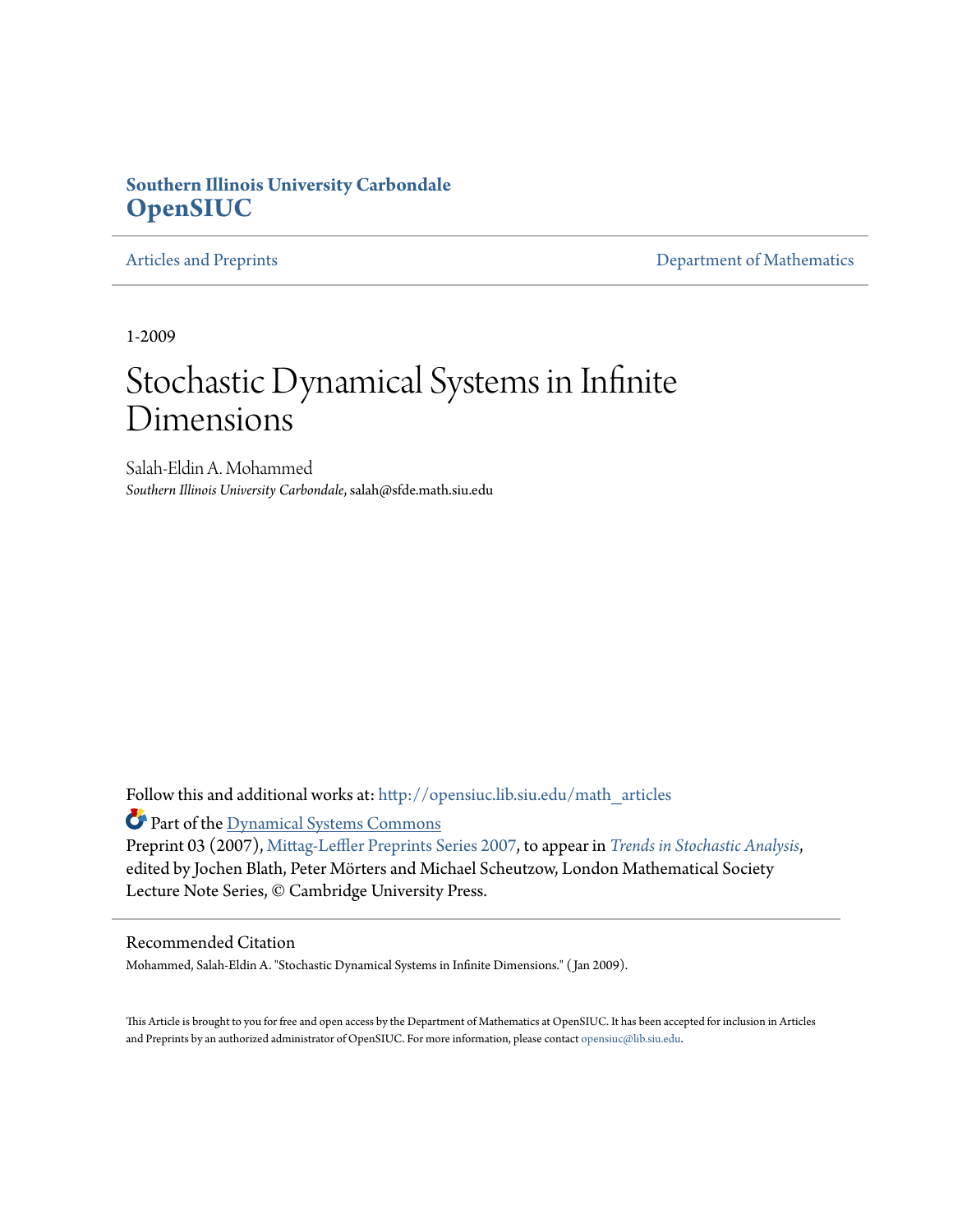## Stochastic Dynamical Systems in Infinite Dimensions†

Salah-Eldin A. Mohammed<sup>∗</sup>

April 11, 2008

#### Abstract

We study the local behavior of infinite-dimensional stochastic semiflows near hyperbolic equilibria. The semiflows are generated by stochastic differential systems with finite memory, stochastic evolution equations and semilinear stochastic partial differential equations.

### 1 Introduction

In this article, we summarize some results on the existence and qualitative behavior of stochastic dynamical systems in infinite dimensions. The three main examples covered are stochastic systems with finite memory (stochastic functional differential equations-sfde's), semilinear stochastic evolution equations (see's) and stochastic partial differential equations (spde's). Due to limitations of space, our summary is by no means intended to be exhaustive: The emphasis will be mainly on the local behavior of infinite-dimensional stochastic dynamical systems near hyperbolic equilibria (or stationary solutions).

The main highlights of the article are:

- Infinite-dimensional cocycles
- Ruelle's spectral theory for compact linear cocycles in Hilbert space
- Stationary points (equilibria). Hyperbolicity
- Existence of stable/unstable manifolds near equilibria
- Cocycles generated by regular sfde's. Singular sfde's
- Cocycles generated by semilinear see's and spde's
- Solutions of anticipating semilinear sfde's and see's.

<sup>∗</sup>The research of the author is supported in part by NSF Grants DMS-9703852, DMS-9975462, DMS-0203368, DMS-0705970, Alexander von Humboldt-Stiftung (Germany), and Institut Mittag-Leffler (Royal Swedish Academy of Sciences).

<sup>&</sup>lt;sup>†</sup>This article is dedicated to Heinrich von Weizsäcker on his sixtieth birthday celebration.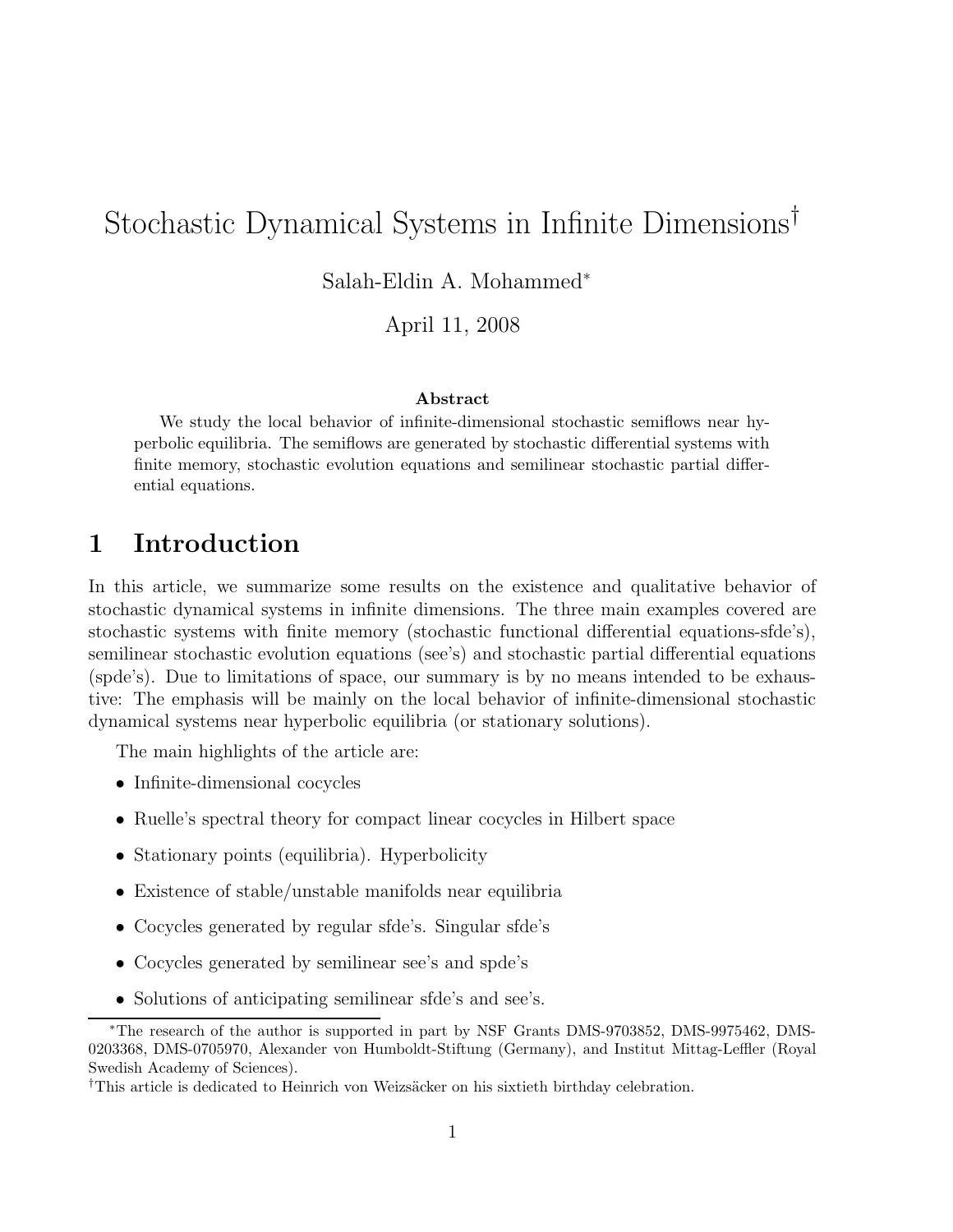### 2 What is a stochastic dynamical system?

We begin by formulating the idea of a *stochastic semiflow* or an infinite-dimensional *cocycle* which is central to the analysis in this work.

First, we establish some notation.

Let  $(\Omega, \mathcal{F}, P)$  be a probability space. Denote by  $\bar{\mathcal{F}}$  the P-completion of  $\mathcal{F}$ , and let  $(\Omega, \bar{\mathcal{F}}, (\mathcal{F}_t)_{t>0}, P)$  be a complete filtered probability space satisfying the usual conditions  $([32])$ .

If E is a topological space, we denote by  $\mathcal{B}(E)$  its Borel  $\sigma$ -algebra. If E is a Banach space, we may give the space  $L(E)$  of all bounded linear operators on E the *strong topology*, viz. the smallest topology with respect to which all evaluations  $L(E) \ni T \mapsto T(x) \in E$ ,  $x \in E$ , are continuous. Denote by  $\mathcal{B}_s(L(E))$  the  $\sigma$ -algebra generated by the strong topology on  $L(E)$ . Let **R** denote the set of all reals, and  $\mathbb{R}^+ := [0, \infty)$ . We say that a process  $T : \mathbb{R}^+ \times \Omega \to L(E)$ is strongly measurable if it is  $(\mathcal{B}(\mathbf{R}^+) \otimes \mathcal{F}, \mathcal{B}_s(L(E)))$ -measurable.

Let k be a positive integer and  $0 < \epsilon < 1$ . If E and N are real Banach spaces with norms  $|\cdot|$ , we will denote by  $L^{(k)}(E, N)$  the Banach space of all continuous k-multilinear maps  $A: E^k \to N$  with the uniform norm  $||A|| := \sup\{|A(v_1, v_2, \dots, v_k)| : v_i \in E, |v_i| \leq$  $1, i = 1, \dots, k$ . We let  $L^{(k)}(E)$  stand for  $L^{(k)}(E, E)$ . Suppose  $U \subseteq E$  is an open set. A map  $f: U \to N$  is said to be of class  $C^{k,\epsilon}$  if it is  $C^k$  and if  $D^{(k)}f: U \to L^{(k)}(E,N)$  is  $\epsilon$ -Hölder continuous on bounded sets in U. A  $C^{k,\epsilon}$  map  $f: U \to N$  is said to be of class  $C_b^{k,\epsilon}$  $\int_{b}^{\kappa,\epsilon}$  if all its derivatives  $D^{(j)}f$ ,  $1 \leq j \leq k$ , are globally bounded on U, and  $D^{(k)}f$  is  $\epsilon$ -Hölder continuous on U. If  $U \subset E$  is open and bounded, denote by  $C^{k,\epsilon}(U, N)$  the Banach space of all  $C^{k,\epsilon}$ maps  $f: U \to N$  given the norm:

$$
||f||_{k,\epsilon} := \sup_{\substack{x \in U \\ 0 \le j \le k}} ||D^j f(x)|| + \sup_{\substack{x_1, x_2 \in U \\ x_1 \ne x_2}} \frac{|D^k f(x_1) - D^k f(x_2)|}{|x_1 - x_2|^{\epsilon}}.
$$

We now define a *cocycle* on Hilbert space.

**Definition 2.1 (Cocycle).** Let  $\theta : \mathbf{R} \times \Omega \to \Omega$  be a  $(\mathcal{B}(\mathbf{R}) \otimes \mathcal{F}, \mathcal{F})$ -measurable group of P-preserving transformations on the probability space  $(\Omega, \mathcal{F}, P)$ , H a real separable Hilbert space, k a non-negative integer and  $\epsilon \in (0,1]$ . A  $C^{k,\epsilon}$  perfect cocycle  $(U,\theta)$  on H is a  $(\mathcal{B}(\mathbf{R}^+) \otimes \mathcal{B}(H) \otimes \mathcal{F}, \mathcal{B}(H))$ -measurable random field  $U : \mathbf{R}^+ \times H \times \Omega \to H$  with the following properties:

- (i) For each  $\omega \in \Omega$ , the map  $\mathbb{R}^+ \times H \ni (t, x) \mapsto U(t, x, \omega) \in H$  is continuous; and for fixed  $(t, \omega) \in \mathbf{R}^+ \times \Omega$ , the map  $H \ni x \mapsto U(t, x, \omega) \in H$  is  $C^{k,\epsilon}$ .
- (ii)  $U(t + s, \cdot, \omega) = U(t, \cdot, \theta(s, \omega)) \circ U(s, \cdot, \omega)$  for all  $s, t \in \mathbb{R}^+$  and all  $\omega \in \Omega$ .
- (iii)  $U(0, x, \omega) = x$  for all  $x \in H, \omega \in \Omega$ .

Using Definition 2.1, it is easy to check that a cocycle  $(U, \theta)$  corresponds to a oneparameter semigroup on  $H \times \Omega$ .

Throughout this article we will assume that each P-preserving transformation  $\theta(t, \cdot)$ :  $\Omega \rightarrow \Omega$  is ergodic.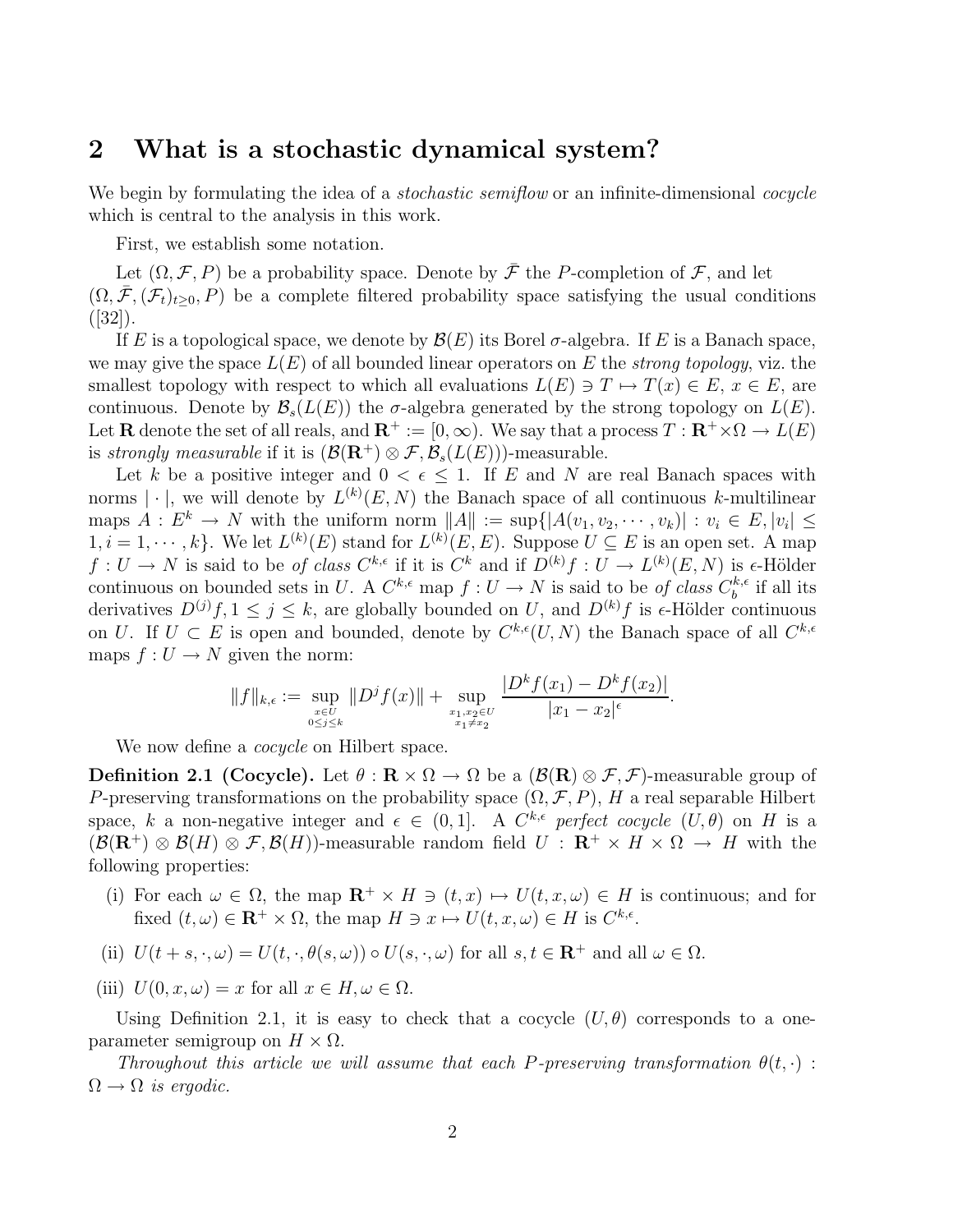### 3 Spectral theory of linear cocycles: Hyperbolicity

The question of hyperbolicity is central to many studies of finite and infinite-dimensional (stochastic) dynamical systems. This question focuses on the characterization of almostsure "saddle-like behavior" of the nonlinear stochastic dynamical system when linearized at a given statistical equilibrium. Statistical equilibria are viewed as random points in the infinite-dimensional state space called *stationary points* of the non-linear cocycle. For the underlying stochastic differential equation, the stationary points correspond to *stationary* solutions.

The main results in this section are the *spectral theorem* for a compact *linear* infinitedimensional cocycle (Theorem 3.1) and the *saddle-point property* in the hyperbolic case (Theorem 3.2). A discrete version of the spectral theorem was established in the fundamental work of D. Ruelle ([34]), using multiplicative ergodic theory techniques. A continuous version of the spectral theorem is developed in [19] within the context of linear stochastic systems with finite memory. See also work by the author and M. Scheutzow on regular stochastic systems with finite memory  $(22)$ , and joint work with T.S. Zhang and H. Zhao  $(27)$ . The spectral theorem gives a deterministic discrete Lyapunov spectrum or set of exponential growth rates for the linear cocycle. The proof of the spectral theorem uses infinite-dimensional discrete multiplicative ergodic theory techniques and interpolation arguments in order to control the excursions of the cocycle between discrete times. A linear cocycle is hyperbolic if its Lyapunov spectrum does not contain zero.

For a nonlinear cocycle, a stationary point is defined to be hyperbolic if the linearized cocycle (at the stationary point) is hyperbolic. Under such a hyperbolicity condition, one may obtain a *local stable manifold theorem* for the non-linear cocycle near the stationary point (Theorem 4.1).

Throughout the article we will use the following convention:

**Definition 3.1 (Perfection).** A family of propositions  $\{P(\omega): \omega \in \Omega\}$  is said to hold perfectly in  $\omega$  if there is a sure event  $\Omega^* \in \mathcal{F}$  such that  $\theta(t, \cdot)(\Omega^*) = \Omega^*$  for all  $t \in \mathbb{R}$  and  $P(\omega)$  is true for every  $\omega \in \Omega^*$ .

We now define a *stationary point* for a cocycle  $(U, \theta)$  in Hilbert space H.

**Definition 3.2 (Stationary Point).** An F-measurable random variable  $Y : \Omega \to H$  is said be a *stationary random point* for the cocycle  $(U, \theta)$  if it satisfies the following identity:

$$
U(t, Y(\omega), \omega) = Y(\theta(t, \omega))
$$
\n(3.1)

for all  $t \in \mathbb{R}^+$ , perfectly in  $\omega \in \Omega$ .

The reader may note that the above definition is an infinite-dimensional analogue of a corresponding concept of cocycle-invariance that was used by the author in joint work with M. Scheutzow to give a proof of the stable manifold theorem for stochastic ordinary differential equations (sode's) (Definition 3.1, [21]). Definition 3.2 above essentially gives a useful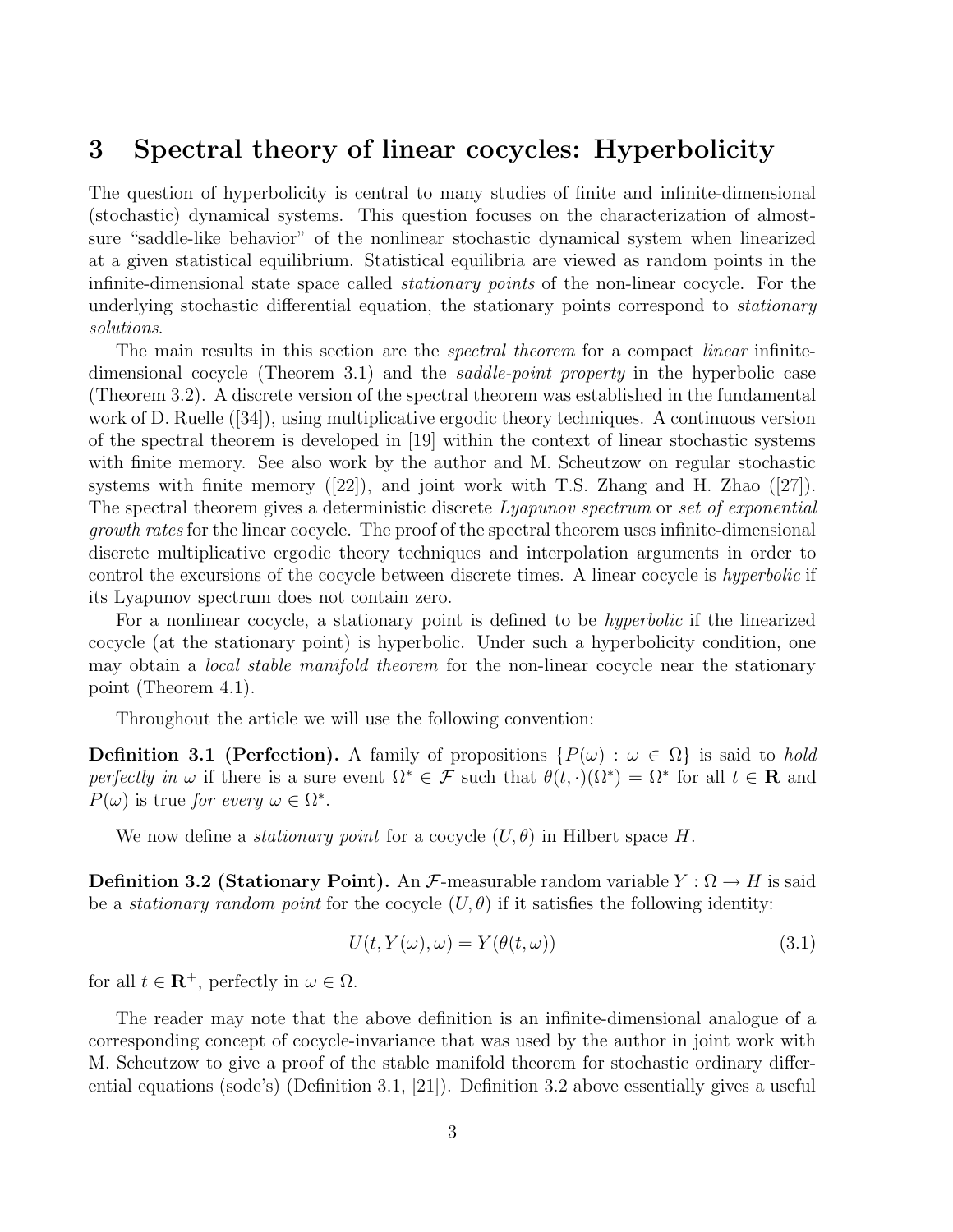realization of the idea of an invariant measure for a stochastic dynamical system generated by an sode, a stochastic functional differential equation (sfde), a stochastic evolution equation (see) or an spde. Such a realization allows us to analyze the local almost sure stability properties of the stochastic semiflow in the neighborhood of the stationary point. The existence (and uniqueness/ergodicity) of a stationary random point for various classes of spde's and see's has been studied by many researchers; see for example [7] and the references therein.

The following spectral theorem gives a fixed discrete set of Lyapunov exponents for a compact linear cocycle  $(T, \theta)$  on H. The discreteness of the Lyapunov spectrum is a consequence of the compactness of the cocycle, while the ergodicity of the shift  $\theta$  guarantees that the spectrum is deterministic. This fact allows us to define hyperbolicity of the linear cocycle  $(T, \theta)$  and hence that of the stationary point Y of a nonlinear cocycle  $(U, \theta)$ .

**Theorem 3.1 (Oseledec-Ruelle).** Let H be a real separable Hilbert space. Suppose  $(T, \theta)$ is an  $L(H)$ -valued strongly measurable cocycle such that there exists  $t_0 > 0$  with  $T(t,\omega)$ compact for all  $t \geq t_0$ . Assume that  $T : \mathbf{R}^+ \times \Omega \to L(H)$  strongly measurable and

$$
E \sup_{0 \le t \le 1} \log^+ \|T(t, \cdot)\|_{L(H)} + E \sup_{0 \le t \le 1} \log^+ \|T(1-t, \theta(t, \cdot))\|_{L(H)} < \infty.
$$

Then there is a sure event  $\Omega_0 \in \mathcal{F}$  such that  $\theta(t, \cdot)(\Omega_0) \subseteq \Omega_0$  for all  $t \in \mathbb{R}^+$ , and for each  $\omega \in \Omega_0$ , the limit

$$
\Lambda(\omega) := \lim_{t \to \infty} [T(t, \omega)^* \circ T(t, \omega)]^{1/(2t)}
$$

exists in the uniform operator norm. Each linear operator  $\Lambda(\omega)$  is compact, non-negative and self-adjoint with a discrete spectrum

$$
e^{\lambda_1} > e^{\lambda_2} > e^{\lambda_3} > \cdots
$$

where the Lyapunov exponents  $\lambda_i$ 's are distinct and non-random. Each eigenvalue  $e^{\lambda_i} > 0$ has a fixed finite non-random multiplicity  $m_i$  and a corresponding eigen-space  $F_i(\omega)$ , with  $m_i := \dim F_i(\omega)$ . Set  $i = \infty$  when  $\lambda_i = -\infty$ . Define

$$
E_1(\omega) := H, \quad E_i(\omega) := \left[\bigoplus_{j=1}^{i-1} F_j(\omega)\right]^{\perp}, \quad i > 1, \quad E_{\infty} := \ker \Lambda(\omega).
$$

Then

$$
E_{\infty} \subset \cdots \subset \cdots \subset E_{i+1}(\omega) \subset E_i(\omega) \cdots \subset E_2(\omega) \subset E_1(\omega) = H,
$$
  

$$
\lim_{t \to \infty} \frac{1}{t} \log |T(t, \omega)x| = \begin{cases} \lambda_i & \text{if } x \in E_i(\omega) \backslash E_{i+1}(\omega), \\ -\infty & \text{if } x \in E_{\infty}(\omega), \end{cases}
$$

and

 $T(t, \omega)(E_i(\omega)) \subseteq E_i(\theta(t, \omega))$ 

for all  $t \geq 0$ ,  $i \geq 1$ .

The following figure illustrates the Oseledec-Ruelle theorem.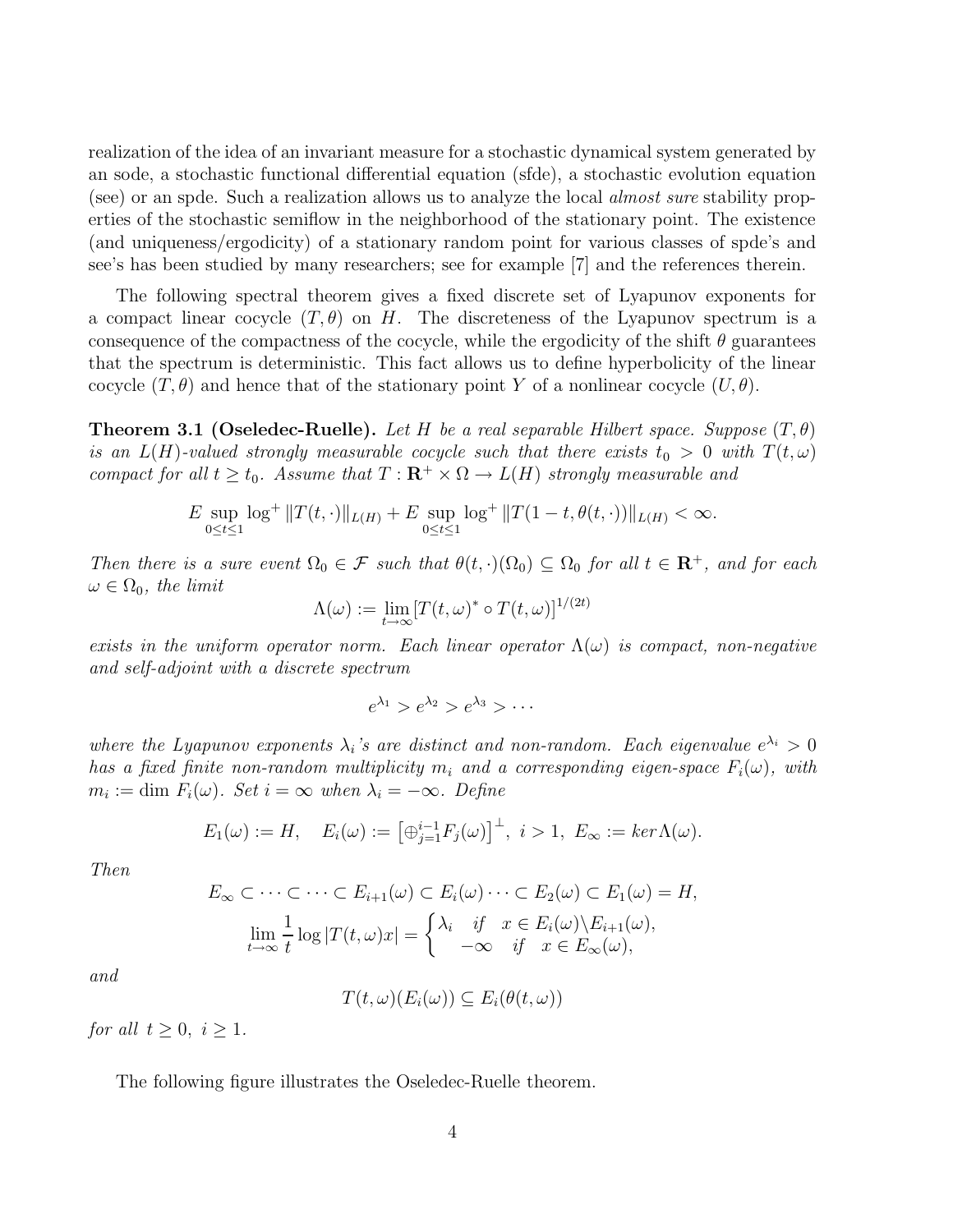The Spectral Theorem



#### Proof of Theorem 3.1.

The proof is based on a discrete version of Oseledec's multiplicative ergodic theorem and the perfect ergodic theorem ([33], pp. 303-304; cf. [31], [19], Lemma 5). Details of the extension to continuous time are given in [19] within the context of linear stochastic functional differential equations with finite memory. The arguments in [19] extend directly to general linear cocycles in a separable Hilbert space. Cf. [10].  $\Box$ 

**Definition 3.3.** Let  $(T, \theta)$  be a linear cocycle on a Hilbert space H satisfying all the conditions of Theorem 3.1. The cocycle  $(T, \theta)$  is said to be *hyperbolic* if its *Lyapunov spectrum*  ${\{\cdots < \lambda_{i+1} < \lambda_i < \cdots < \lambda_2 < \lambda_1\}}$  does not vanish, in the sense that  $\lambda_i \neq 0$  for all  $i \geq 1$ .

The following result is a "random saddle point property" for hyperbolic linear cocycles. A proof is given in ([19], Theorem 4, Corollary 2; [24], Theorem 5.3) within the context of stochastic differential systems with finite memory; but the arguments therein extend immediately to linear cocycles in a separable Hilbert space.

**Theorem 3.2 (The saddle point property).** Let  $(T, \theta)$  be a hyperbolic linear cocycle on a Hilbert space H. Assume that

$$
E \log^+ \sup_{0 \le t_1, t_2 \le 1} ||T(t_2, \theta(t_1, \cdot))||_{L(H)} < \infty;
$$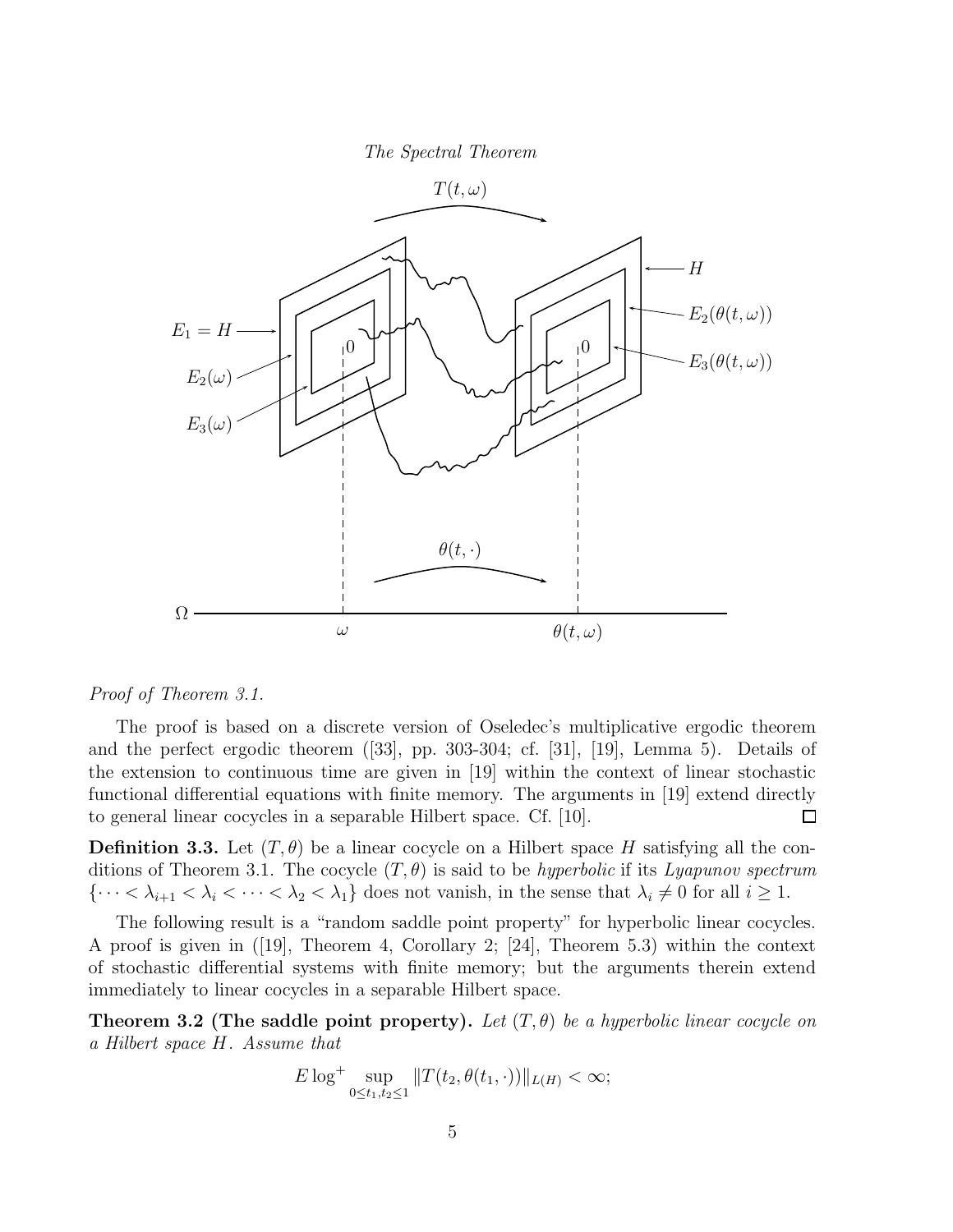and denote by  $\{\cdots < \lambda_{i+1} < \lambda_i < \cdots < \lambda_2 < \lambda_1\}$  the non-vanishing Lyapunov spectrum of  $(T, \theta).$ 

Pick  $i_0 > 1$  such that  $\lambda_{i_0} < 0 < \lambda_{i_0-1}$ . Then the following assertions hold perfectly in  $\omega \in \Omega$ :

There exist stable and unstable subspaces  $\{S(\omega), U(\omega)\}\$ ,  $\mathcal{F}\text{-}measurable$  (into the Grassmannian), such that

- (i)  $H = U(\omega) \oplus S(\omega)$ . The unstable subspace  $U(\omega)$  is finite-dimensional with a fixed nonrandom dimension, and the stable subspace  $\mathcal{S}(\omega)$  is closed with a finite non-random codimension. In fact,  $\mathcal{S}(\omega) := E_{i_0}$ .
- (ii) (Invariance)

$$
T(t,\omega)(\mathcal{U}(\omega))=\mathcal{U}(\theta(t,\omega)),\ T(t,\omega)(\mathcal{S}(\omega))\subseteq \mathcal{S}(\theta(t,\omega)),
$$

for all  $t > 0$ ,

(iii) (Exponential dichotomies)

$$
|T(t,\omega)(x)| \ge |x|e^{\delta_1 t} \quad \text{for all} \quad t \ge \tau_1^*, x \in \mathcal{U}(\omega),
$$
  

$$
|T(t,\omega)(x)| \le |x|e^{-\delta_2 t} \quad \text{for all} \quad t \ge \tau_2^*, x \in \mathcal{S}(\omega),
$$

where  $\tau_i^* = \tau_i^*(x, \omega) > 0, i = 1, 2$ , are random times and  $\delta_i > 0, i = 1, 2$ , are fixed.

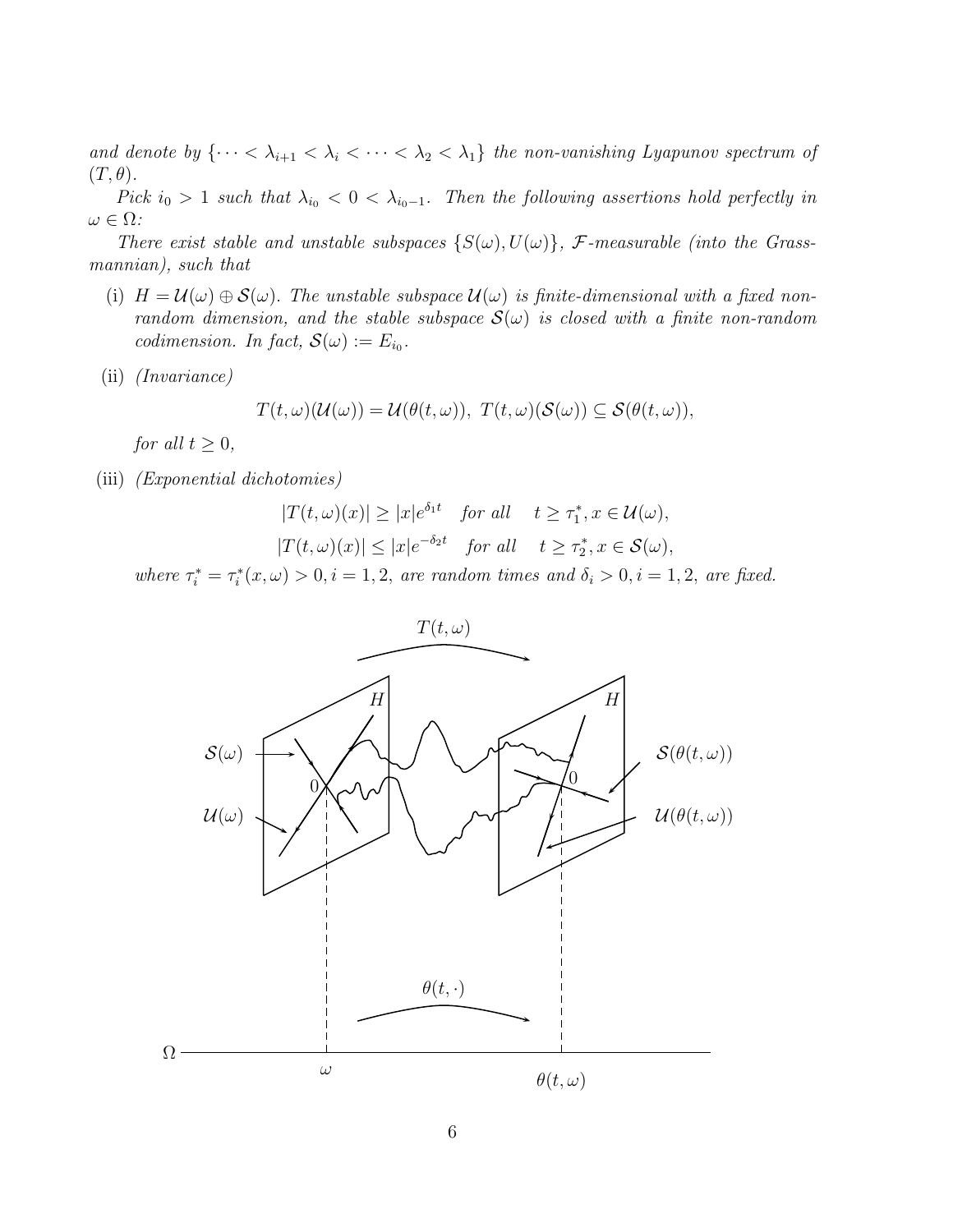We are now in a position to define the concept of *hyperbolicity* for a stationary point Y of the nonlinear cocycle  $(U, \theta)$ :

**Definition 3.4.** Let  $(U, \theta)$  be a  $C^{k,\epsilon}$   $(k \geq 1, \epsilon \in (0,1])$  perfect cocycle on a separable Hilbert space H and there exists  $t_0 > 0$  such that  $U(t, \cdot, \omega) : H \to H$  takes bounded sets into relatively compact sets for each  $(t, \omega) \in (t_0, \infty) \times \Omega$ . A stationary point  $Y : \Omega \to H$  of the cocycle  $(U, \theta)$  is said to be *hyperbolic* if

(a) For any  $a \in (t_0, \infty)$ ,

$$
\int_{\Omega} \log^{+} \sup_{0 \leq t_1, t_2 \leq a} \|DU(t_2, Y(\theta(t_1, \omega)), \theta(t_1, \omega))\|_{L(H)} dP(\omega) < \infty.
$$

(b) The linearized cocycle  $(DU(t, Y(\omega), \omega), \theta(t, \omega))$  has a non-vanishing Lyapunov spectrum  $\{\cdots < \lambda_{i+1} < \lambda_i < \cdots < \lambda_2 < \lambda_1\}$ , viz.  $\lambda_i \neq 0$  for all  $i \geq 1$ .

Note that, in Definition 3.4, the linearized cocycle  $(DU(t, Y(\omega), \omega), \theta(t, \omega))$  has a discrete non-random Lyapunov spectrum because of the compactness hypothesis on  $(U, \theta)$  and the integrability condition (a). This follows immediately from the Oseledec-Ruelle spectral theorem (Theorem 3.1).

### 4 The local stable manifold theorem

In this section, we will show that, within a stationary random neighborhood of a hyperbolic stationary point, the long-time asymptotics of the cocycle are characterized by local stable and unstable manifolds. The stable/unstable manifolds are smooth, random and asymptotically forward/backward invariant (viz. stationary) under the non-linear cocycle. Unlike the issue of ergodicity, the quest for hyperbolic behavior is driven by the need to identify generic classes of stochastic dynamical systems. Indeed, our approach is philosophically distinct from the search for uniquely ergodic statistical equilibria in stochastic differential equations, or for globally asymptotically stable critical points for deterministic dynamical systems. There is a considerable volume of current and recent research on the ergodicity of stochastic partial differential equations. See [7], [14] and the references therein. However, little is known regarding generic behavior of stochastic dynamical systems. It is hoped that the results in this article would open the door for further research in this direction.

The main result in this section is the *local stable manifold theorem* (Theorem 4.1 below). This result characterizes the asymptotic behavior of the cocycle  $(U, \theta)$  in a random neighborhood of a hyperbolic stationary point. The local stable manifold theorem is the main tool that we use to analyze the almost sure stability of cocycles generated by stochastic systems with memory, semilinear see's and spde's. The proof of the theorem is a non-trivial refinement and extension to the continuous-time setting of discrete-time results due to D. Ruelle ([33], [34]). An outline of the main ideas in the proof of Theorem 4.1 is given after the statement of the theorem. For further details the reader may consult  $([21], [22]$  and  $[27]$ .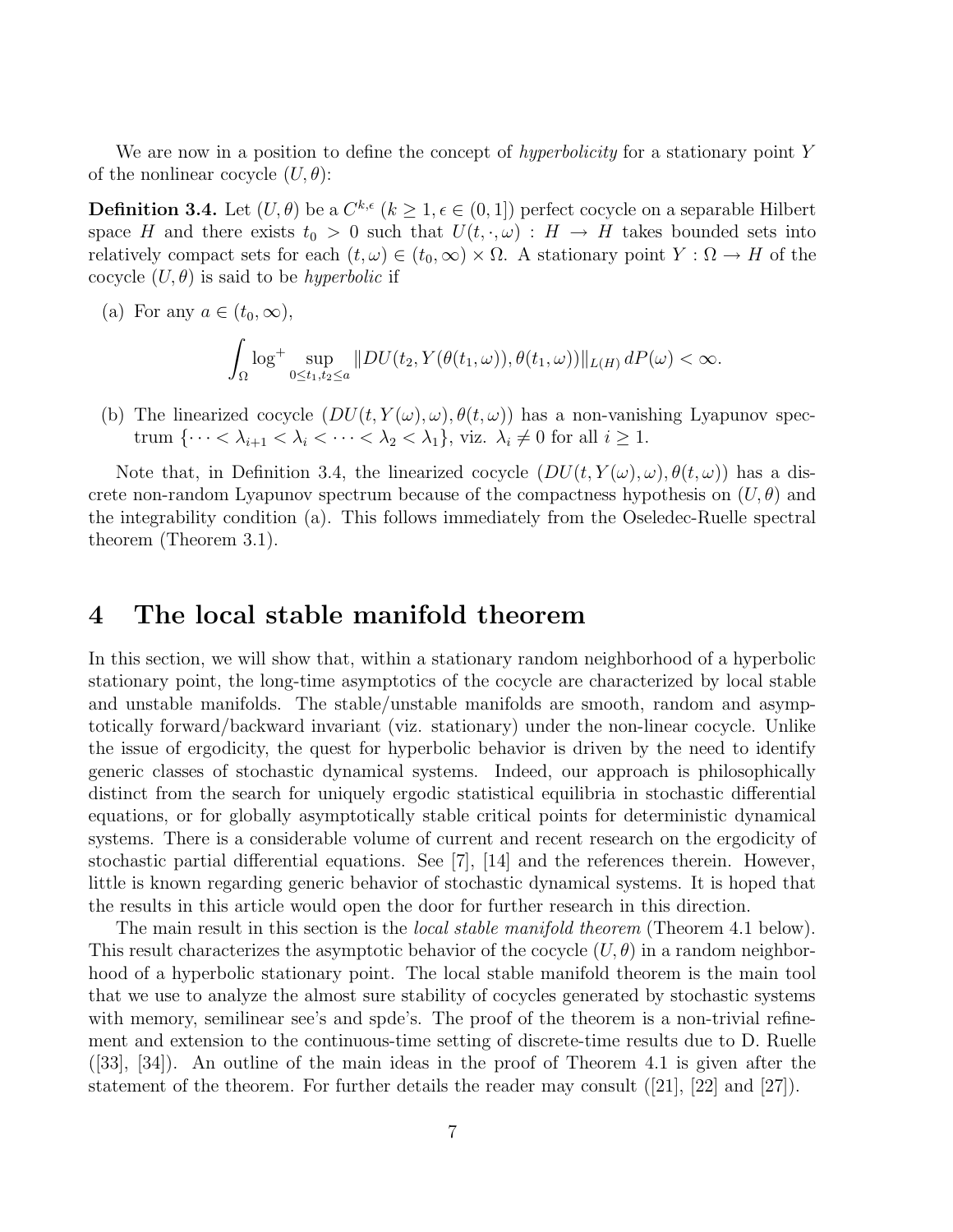In what follows, we denote by  $B(x, \rho)$  the open ball, radius  $\rho$  and center  $x \in H$ , and by  $B(x, \rho)$  the corresponding closed ball.

Theorem 4.1 (The local stable manifold theorem). Let  $(U, \theta)$  be a  $C^{k,\epsilon}$   $(k \geq 1, \epsilon \in$  $(0, 1)$  perfect cocycle on a separable Hilbert space H such that for each  $(t, \omega) \in (0, \infty) \times \Omega$ ,  $U(t, \cdot, \omega) : H \to H$  takes bounded sets into relatively compact sets. For any  $\rho \in (0, \infty)$ , denote by  $\|\cdot\|_{k,\epsilon}$  the  $C^{k,\epsilon}$ -norm on the Banach space  $C^{k,\epsilon}(\overline{B}(0,\rho),H)$ . Let Y be a hyperbolic stationary point of the cocycle  $(U, \theta)$  satisfying the following integrability property:

$$
\int_{\Omega} \log^{+} \sup_{0 \le t_1, t_2 \le a} ||U(t_2, Y(\theta(t_1, \omega)) + (\cdot), \theta(t_1, \omega))||_{k,\epsilon} dP(\omega) < \infty
$$
\n<sup>(\*)</sup>

for any fixed  $0 < \rho, a < \infty$  and  $\epsilon \in (0, 1]$ . Denote by  $\{\cdots < \lambda_{i+1} < \lambda_i < \cdots < \lambda_2$  $\lambda_1$ } the Lyapunov spectrum of the linearized cocycle  $(DU(t, Y(\omega), \omega), \theta(t, \omega), t \geq 0)$ . Define  $\lambda_{i_0} := \max\{\lambda_i : \lambda_i < 0\}$  if at least one  $\lambda_i < 0$ . If all finite  $\lambda_i$  are positive, set  $\lambda_{i_0} := -\infty$ . (Thus  $\lambda_{i_0-1}$  is the smallest positive Lyapunov exponent of the linearized cocycle, if at least one  $\lambda_i > 0$ ; when all the  $\lambda_i$ 's are negative, set  $\lambda_{i_0-1} := \infty$ .) *Fix*  $\epsilon_1 \in (0, -\lambda_{i_0})$  and  $\epsilon_2 \in (0, \lambda_{i_0-1})$ . Then there exist

- (i) a sure event  $\Omega^* \in \mathcal{F}$  with  $\theta(t, \cdot)(\Omega^*) = \Omega^*$  for all  $t \in \mathbb{R}$ ,
- (ii)  $\bar{\mathcal{F}}$ -measurable random variables  $\rho_i, \beta_i : \Omega^* \to (0,1), \beta_i > \rho_i > 0, i = 1,2$ , such that for each  $\omega \in \Omega^*$ , the following is true:

There are  $C^{k,\epsilon}$  ( $\epsilon \in (0,1]$ ) submanifolds  $\tilde{S}(\omega)$ ,  $\tilde{\mathcal{U}}(\omega)$  of  $\bar{B}(Y(\omega), \rho_1(\omega))$  and  $\overline{B}(Y(\omega), \rho_2(\omega))$  (resp.) with the following properties:

(a) For  $\lambda_{i_0} > -\infty$ ,  $\mathcal{S}(\omega)$  is the set of all  $x \in \overline{B}(Y(\omega), \rho_1(\omega))$  such that

$$
|U(n, x, \omega) - Y(\theta(n, \omega))| \leq \beta_1(\omega) e^{(\lambda_{i_0} + \epsilon_1)n}
$$

for all integers  $n \geq 0$ . If  $\lambda_{i_0} = -\infty$ , then  $\tilde{S}(\omega)$  is the set of all  $x \in \bar{B}(Y(\omega), \rho_1(\omega))$ such that

$$
|U(n, x, \omega) - Y(\theta(n, \omega))| \le \beta_1(\omega) e^{\lambda n}
$$

for all integers  $n > 0$  and any  $\lambda \in (-\infty, 0)$ . Furthermore,

$$
\limsup_{t \to \infty} \frac{1}{t} \log |U(t, x, \omega) - Y(\theta(t, \omega))| \le \lambda_{i_0}
$$
\n(4.1)

for all  $x \in \mathcal{S}(\omega)$ . Each stable subspace  $\mathcal{S}(\omega)$  of the linearized cocycle  $(DU(t, Y(\cdot), \cdot), \theta(t, \cdot))$  is tangent at  $Y(\omega)$  to the submanifold  $\tilde{S}(\omega)$ , viz.  $T_{Y(\omega)}\tilde{S}(\omega)$  =  $S(\omega)$ . In particular, codim  $\tilde{S}(\omega) = \text{codim } S(\omega)$ , is fixed and finite.

(b) 
$$
\limsup_{t \to \infty} \frac{1}{t} \log \left[ \sup \left\{ \frac{|U(t, x_1, \omega) - U(t, x_2, \omega)|}{|x_1 - x_2|} : x_1 \neq x_2, x_1, x_2 \in \tilde{\mathcal{S}}(\omega) \right\} \right] \leq \lambda_{i_0}.
$$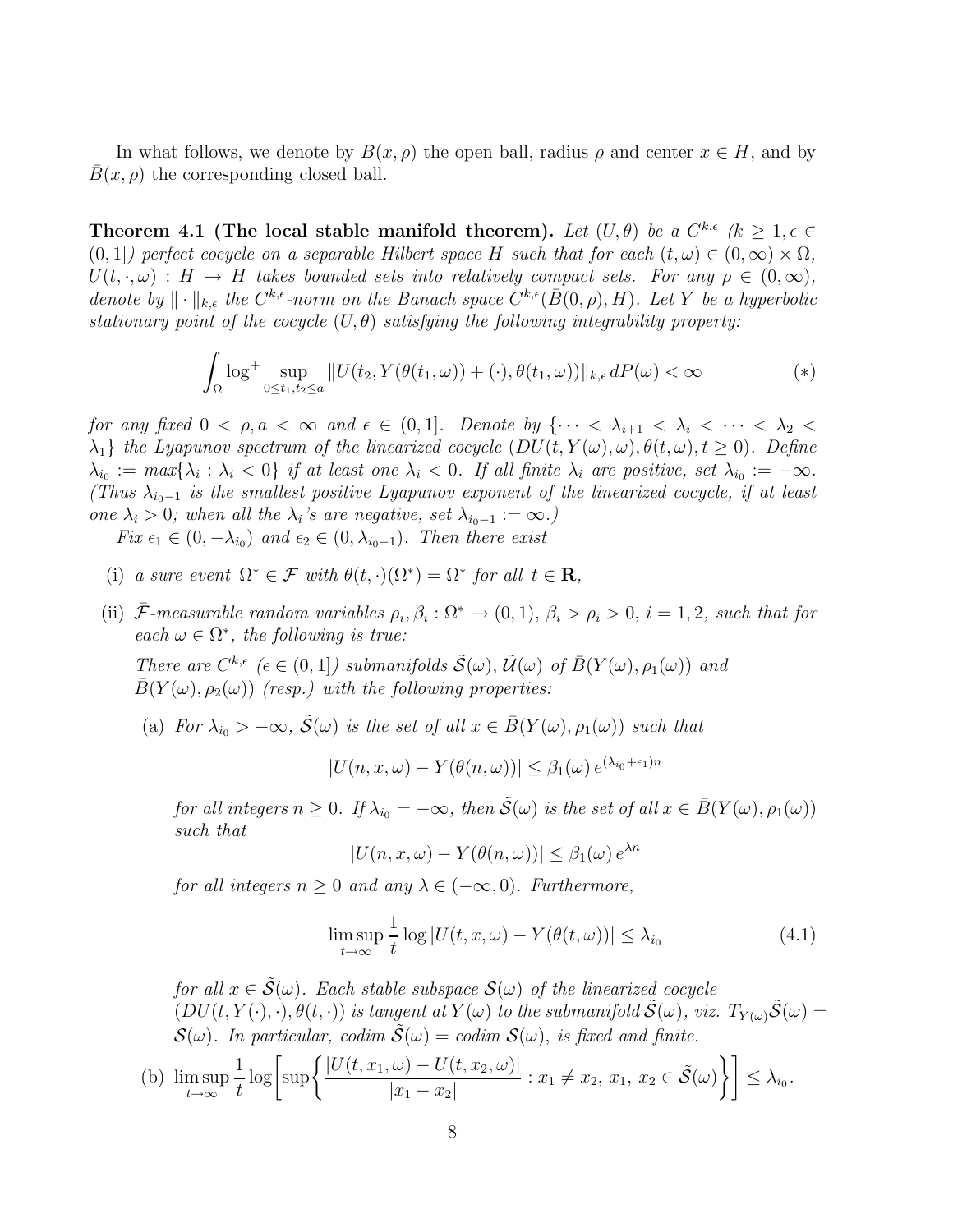(c) (Cocycle-invariance of the stable manifolds): There exists  $\tau_1(\omega) \geq 0$  such that

$$
U(t, \cdot, \omega)(\tilde{\mathcal{S}}(\omega)) \subseteq \tilde{\mathcal{S}}(\theta(t, \omega))
$$
\n(4.2)

for all  $t \geq \tau_1(\omega)$ . Also

$$
DU(t, Y(\omega), \omega)(\mathcal{S}(\omega)) \subseteq \mathcal{S}(\theta(t, \omega)), \quad t \ge 0.
$$
 (4.3)

(d) For  $\lambda_{i_0-1} < \infty$ ,  $\tilde{\mathcal{U}}(\omega)$  is the set of all  $x \in \overline{B}(Y(\omega), \rho_2(\omega))$  with the property that there is a discrete-time "history" process  $y(\cdot,\omega): \{-n : n \geq 0\} \to H$  such that  $y(0, \omega) = x$  and for each integer  $n \ge 1$ , one has  $U(1, y(-n, \omega), \theta(-n, \omega)) =$  $y(-(n-1), \omega)$  and

$$
|y(-n,\omega)-Y(\theta(-n,\omega))| \leq \beta_2(\omega)e^{-(\lambda_{i_0-1}-\epsilon_2)n}.
$$

If  $\lambda_{i_0-1} = \infty$ ,  $\tilde{\mathcal{U}}(\omega)$  is the set of all  $x \in \overline{B}(Y(\omega), \rho_2(\omega))$  with the property that there is a discrete-time "history" process  $y(\cdot, \omega) : \{-n : n \geq 0\} \to H$  such that  $y(0, \omega) = x$  and for each integer  $n \geq 1$ ,

$$
|y(-n,\omega) - Y(\theta(-n,\omega))| \le \beta_2(\omega)e^{-\lambda n},
$$

for any  $\lambda \in (0,\infty)$ . Furthermore, for each  $x \in \mathcal{U}(\omega)$ , there is a unique continuoustime "history" process also denoted by  $y(\cdot,\omega): (-\infty,0] \to H$  such that  $y(0,\omega) =$  $x, U(t, y(s, \omega), \theta(s, \omega)) = y(t + s, \omega)$  for all  $s \leq 0, 0 \leq t \leq -s$ , and

$$
\limsup_{t \to \infty} \frac{1}{t} \log |y(-t,\omega) - Y(\theta(-t,\omega))| \leq -\lambda_{i_0-1}.
$$

Each unstable subspace  $\mathcal{U}(\omega)$  of the linearized cocycle  $(DU(t, Y(\cdot), \cdot), \theta(t, \cdot))$  is tangent at  $Y(\omega)$  to  $\tilde{\mathcal{U}}(\omega)$ , viz.  $T_{Y(\omega)}\tilde{\mathcal{U}}(\omega) = \mathcal{U}(\omega)$ . In particular, dim  $\tilde{\mathcal{U}}(\omega)$  is finite and non-random.

(e) Let  $y(\cdot, x_i, \omega), i = 1, 2$ , be the history processes associated with  $x_i = y(0, x_i, \omega) \in \tilde{\mathcal{U}}(\omega), i = 1, 2$ . Then

$$
\limsup_{t \to \infty} \frac{1}{t} \log \left[ \sup \left\{ \frac{|y(-t, x_1, \omega) - y(-t, x_2, \omega)|}{|x_1 - x_2|} : x_1 \neq x_2, x_i \in \tilde{\mathcal{U}}(\omega), i = 1, 2 \right\} \right]
$$
  

$$
\leq -\lambda_{i_0 - 1}.
$$

(f)  $(Cocycle-invariance of the unstable manifolds)$ : There exists  $\tau_2(\omega) \geq 0$  such that

$$
\tilde{\mathcal{U}}(\omega) \subseteq U(t, \cdot, \theta(-t, \omega))(\tilde{\mathcal{U}}(\theta(-t, \omega)))\tag{4.4}
$$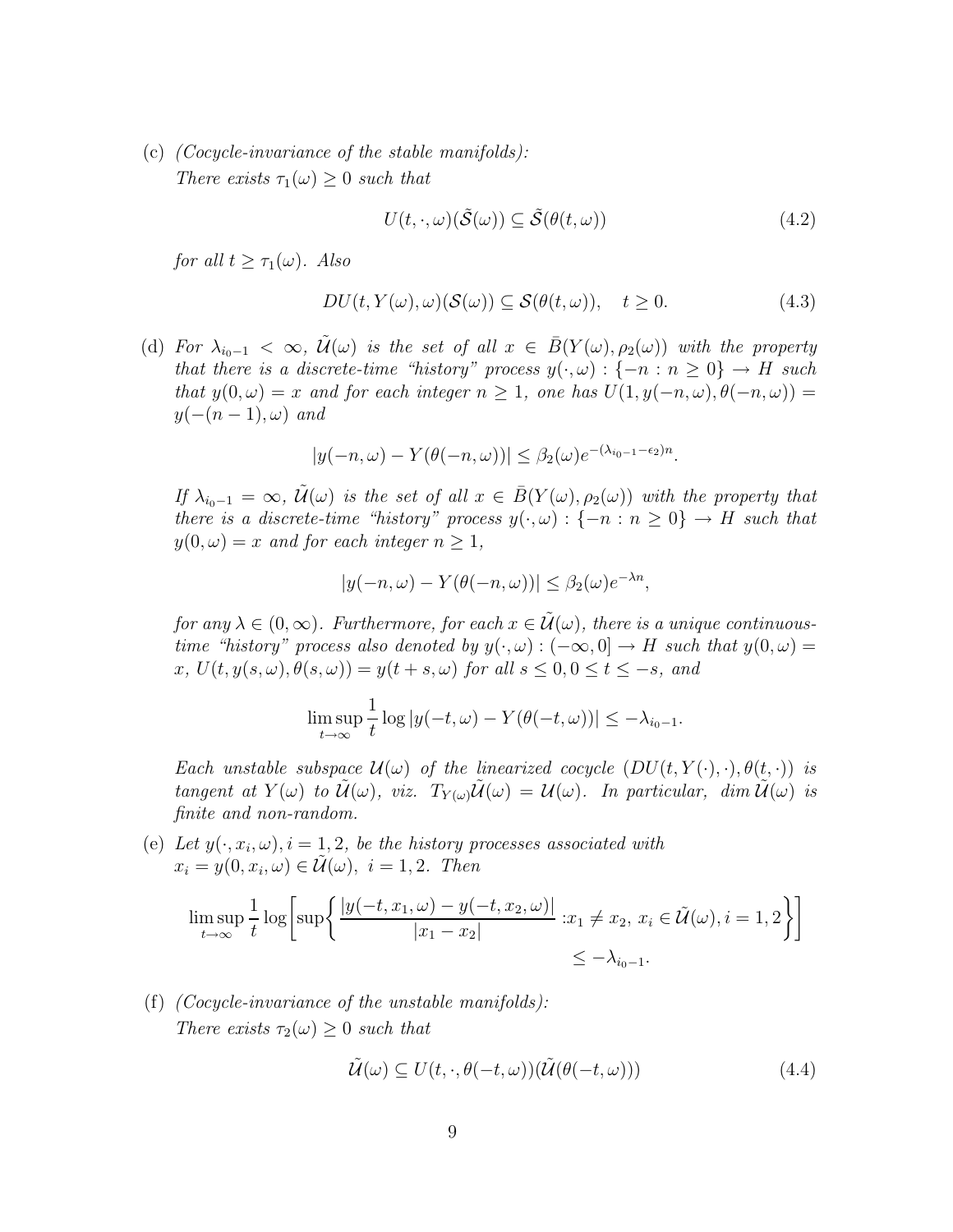for all  $t \geq \tau_2(\omega)$ . Also

$$
DU(t,\cdot,\theta(-t,\omega))(\mathcal{U}(\theta(-t,\omega)))=\mathcal{U}(\omega),\quad t\geq 0;
$$

and the restriction

$$
DU(t,\cdot,\theta(-t,\omega))|\mathcal{U}(\theta(-t,\omega)):\mathcal{U}(\theta(-t,\omega))\to\mathcal{U}(\omega),\quad t\geq 0,
$$

is a linear homeomorphism onto.

(g) The submanifolds  $\tilde{\mathcal{U}}(\omega)$  and  $\tilde{\mathcal{S}}(\omega)$  are transversal, viz.

$$
H = T_{Y(\omega)}\tilde{\mathcal{U}}(\omega) \oplus T_{Y(\omega)}\tilde{\mathcal{S}}(\omega).
$$

Assume, in addition, that the cocycle  $(U, \theta)$  is  $C^{\infty}$ . Then the local stable and unstable manifolds  $\tilde{S}(\omega)$ ,  $\tilde{\mathcal{U}}(\omega)$  are also  $C^{\infty}$ .

Below is an illustration of the local stable manifold theorem.

The Stable Manifold Theorem



 $t > \tau_1(\omega)$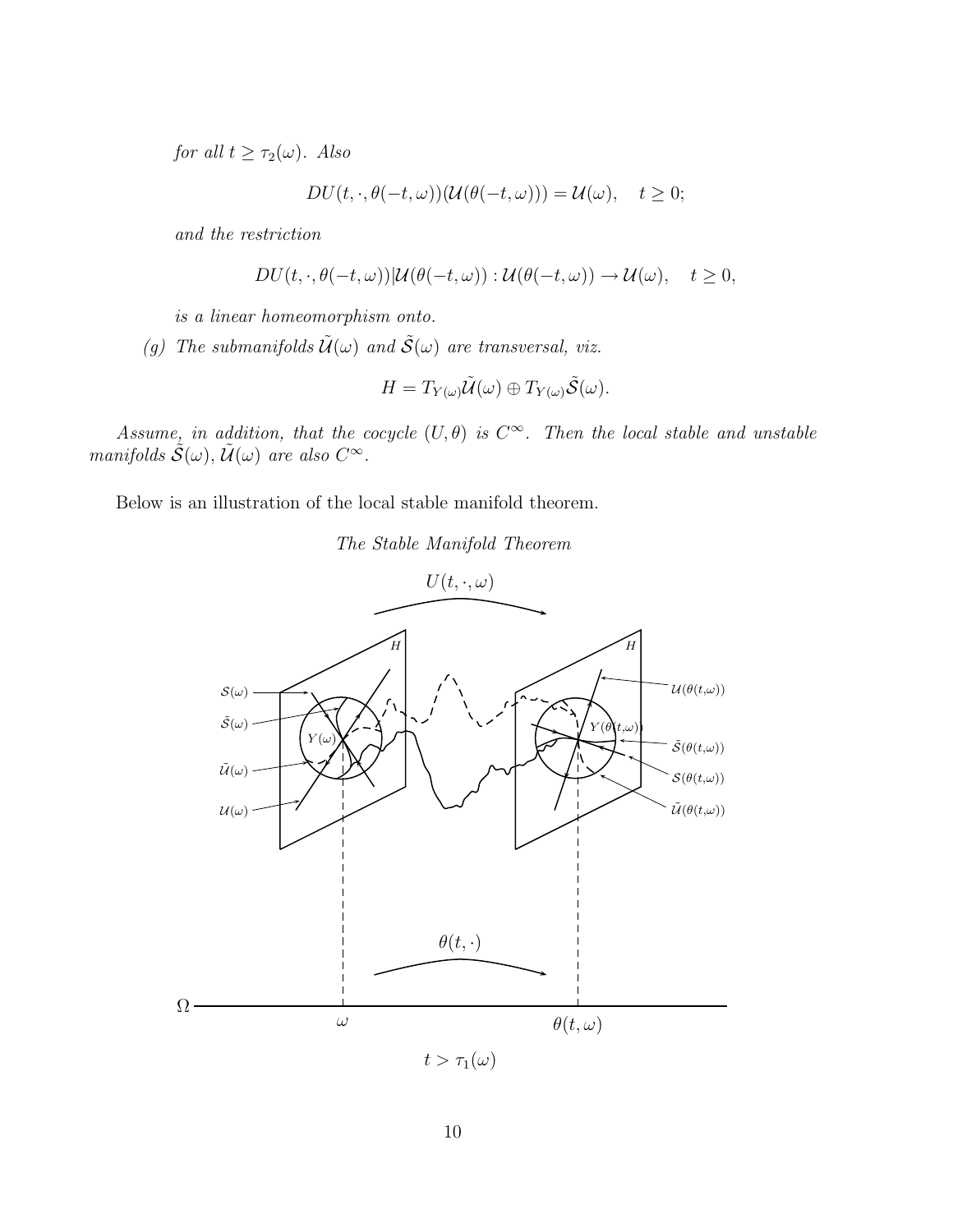Due to limitations of space, it is not possible to give a complete proof of the local stable manifold theorem (Theorem 4.1). However, we will outline below its main ingredients. For further details, the reader may consult  $([21], [22], [27])$ .

An outline of the proof of Theorem 4.1:

- Develop perfect continuous-time versions of Kingman's subadditive ergodic theorem as well as the ergodic theorem  $(27)$ , Lemma 2.3.1 (ii), (iii)). The linearized cocycle  $(DU(t, Y), \theta(t))$  at the hyperbolic stationary point Y can be shown to satisfy the hypotheses of these perfect ergodic theorems. As a consequence of the perfect ergodic theorems one obtains stable/unstable subspaces for the linearized cocycle, which will constitute tangent spaces to the local stable and unstable manifolds of the nonlinear cocycle  $(U, \theta)$ .
- The non-linear cocycle  $(U, \theta)$  may be "centered" around the hyperbolic equilibrium  $Y(\theta(t))$  by using the auxiliary perfect cocycle  $(Z, \theta)$ :

$$
Z(t, \cdot, \omega) := U(t, (\cdot) + Y(\omega), \omega) - Y(\theta(t, \omega)), \ t \in \mathbb{R}^+, \omega \in \Omega.
$$

Hence  $0 \in H$  becomes a fixed hyperbolic equilibrium for the auxiliary cocycle  $(Z, \theta)$ . We then use hyperbolicity of Y, the continuous-time integrability condition  $(*)$  on the cocycle and perfect versions of the ergodic and subadditive ergodic theorems to show the existence of local stable/unstable manifolds for the discrete auxiliary cocycle  $(Z(n, \cdot, \omega), \theta(n, \omega))$  near 0 (cf. [34], Theorems 5.1 and 6.1). These manifolds are random objects and are perfectly defined for  $\omega \in \Omega$ . Local stable/unstable manifolds for the discrete cocycle  $U(n, \cdot, \omega)$  near the equilibrium Y are then obtained via translating the corresponding local manifolds for Z by the stationary point  $Y(\omega)$ . Using interpolation between discrete times and the (continuous-time) integrability condition (∗), it can be shown that the above manifolds for the discrete-time cocycle  $(U(n, \cdot, \omega), \theta(n, \omega))$ ,  $n \geq 1$ , also serve as perfectly defined local stable/unstable manifolds for the continuous-time cocycle  $(U, \theta)$  near Y (see [21], [22], [27], [34]).

• Using the integrability condition  $(*)$  on the nonlinear cocycle and its Fréchet derivatives, it is possible to control the excursions of the continuous-time cocycle  $(U, \theta)$ between discrete times. In view of the perfect subadditive ergodic theorem, these estimates show that the local stable manifolds are asymptotically invariant under the non-linear cocycle. The asymptotic invariance of the unstable manifolds is obtained via the concept of a stochastic history process for the cocycle. The existence of a stochastic history process is needed because the cocycle is not invertible.

This completes the outline of the proof of Theorem 4.1.

 $\Box$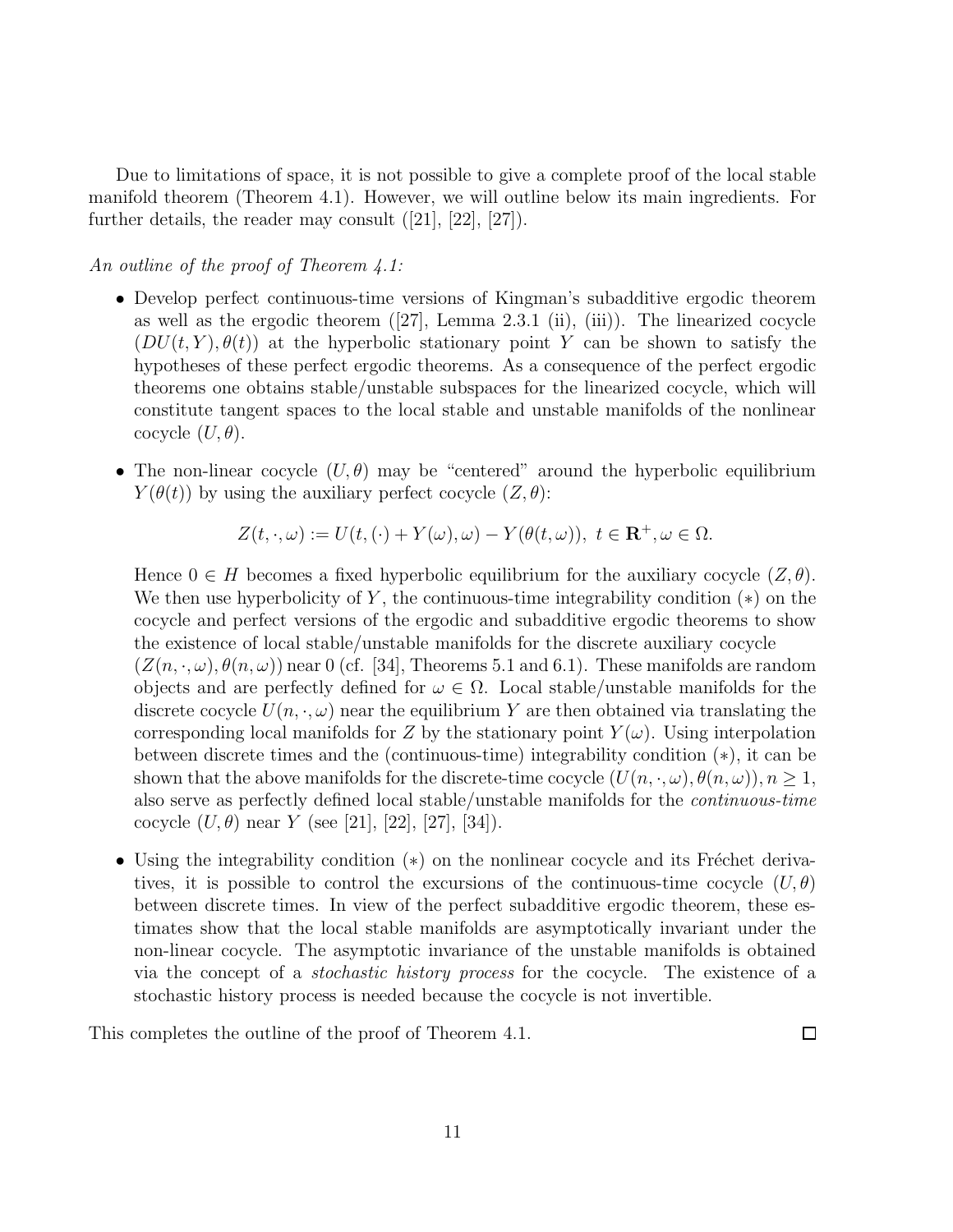### 5 Stochastic systems with finite memory

In order to formulate the stochastic dynamics of systems with finite memory (sfde's), we will first describe the class of *regular* sfde's which admit locally compact smooth cocycles.

It is important to note that not all sfde's are regular: Indeed, consider the simple onedimensional linear stochastic delay differential equation (sdde):

$$
dx(t) = x(t-1) dW(t), \quad t > 0,(x(0), x_0) = (v, \eta) \in \mathbf{R} \times L^2([-1, 0], \mathbf{R}),
$$
\n(5.1)

with initial condition  $(v, \eta) \in \mathbf{R} \times L^2([-1, 0], \mathbf{R})$ . In (5.1), we use the symbol  $(v, \eta)_{x_t} \in$  $L^2([-1,0],\mathbf{R})$  to represent the *segment* (or *slice*) of the solution path  $(0,\eta)x : [-1,\infty) \times$  $\Omega \to \mathbf{R}$  at time  $t > 0$ , viz.:  $(v,\eta)_{x_t(s)} := (v,\eta)_{x_t(t+s)}$ ,  $s \in [-1,0], t > 0$ . The trajectory  $\{({}^{(v,\eta)}x_t : t \geq 0, v \in \mathbf{R}, \eta \in L^2([-1,0],\mathbf{R})\}$  of  $(5.1)$  does not admit a measurable version  $\mathbb{R}^+ \times \mathbb{R} \times L^2([-1,0],\mathbb{R}) \times \Omega \to L^2([-1,0],\mathbb{R})$  that is pathwise continuous (or even linear) in  $\eta \in L^2([-1,0], \mathbf{R})$  ([17], pp. 144–149, [18]). Sfde's such as (5.1) above, which do not admit continuous stochastic semiflows, are called singular.

At this point, we should note that in spite of the easy estimate

$$
E\|^{(0,\eta_1)}x_1 - ^{(0,\eta_2)}x_1\|_2^{2p} \le C\|\eta_1 - \eta_2\|_2^{2p}, \quad \eta_1, \eta_2 \in L^2([-1,0], \mathbf{R}), \ p \ge 1,
$$

Kolmogorov's continuity theorem fails to yield a pathwise continuous version of the random field  $\{^{(0,\eta)}x_1 : \eta \in L^2([-1,0],\mathbf{R})\}.$ 

Due to the pathological behavior of infinite-dimensional stochastic dynamical systems such as (5.1), it is imperative that one should address perfection issues for such systems with due care.

The construction of the cocycle for regular sfde's is based on the theory of stochastic flows for stochastic *ordinary* differential equations (sode's) in finite dimensions. Once the cocycle is established, we then identify sufficient regularity and growth conditions on the coefficients of the sfde that will allow us to apply the local stable manifold theorem (Theorem 4.1). This yields the existence of local stable/unstable manifolds near hyperbolic stationary solutions of the regular sfde.

#### Existence of cocycles for regular sfde's:

Let  $(\Omega, \mathcal{F}, P)$  be Wiener space where  $\Omega := C(\mathbf{R}, \mathbf{R}^p; 0)$  is the space of all continuous paths  $\omega : \mathbf{R} \to \mathbf{R}^p$  with  $\omega(0) = 0$ , F is the Borel σ-field generated by the topology of uniform convergence on compacta, and P is Wiener measure on  $C(\mathbf{R}^+, \mathbf{R}^p; 0)$ . Denote by  $\bar{\mathcal{F}}$  the P-completion of  $\mathcal{F}$ , and by  $\mathcal{F}_t$  the P-completion of the sub- $\sigma$ -algebra of  $\mathcal{F}$  generated by all evaluations  $\Omega \ni \omega \to \omega(u) \in \mathbb{R}^p$ ,  $u \leq t$ . Thus  $(\Omega, \overline{\mathcal{F}}, (\mathcal{F}_t)_{t \geq 0}, P)$  is a complete filtered probability space satisfying the usual conditions ([32]). Fix an arbitrary delay  $r > 0$  and a positive integer dimension d.

Consider the stochastic functional differential equation (sfde):

$$
\begin{aligned}\ndx(t) &= H(x(t), x_t) \, dt + G(x(t)) \, dW(t), \quad t \ge 0 \\
x(0) &= v \in \mathbf{R}^d, \quad x_0 = \eta \in L^2([-r, 0], \mathbf{R}^d).\n\end{aligned}\n\tag{5.2}
$$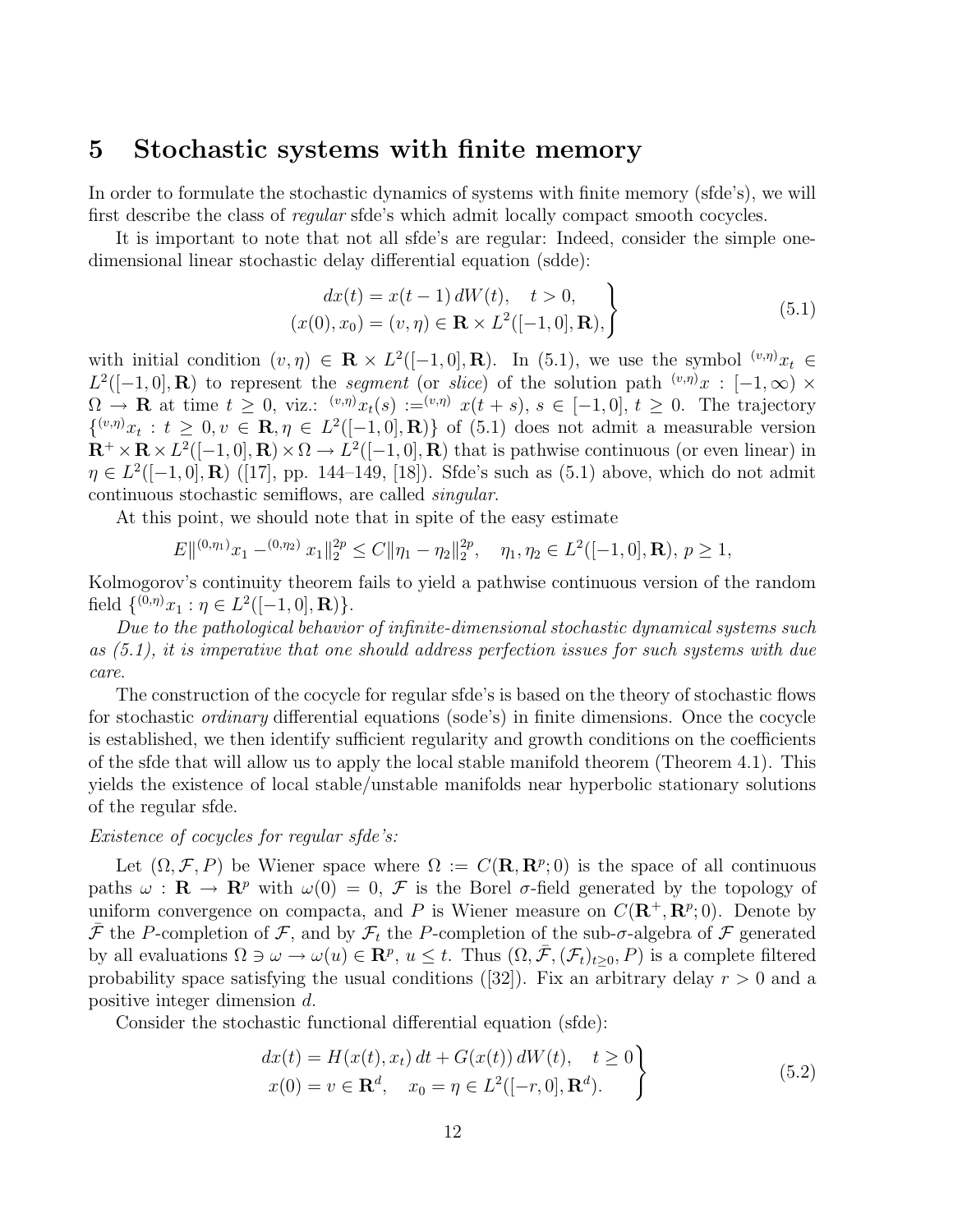A solution of (5.2) is a process  $x : [-r, \infty) \times \Omega \to \mathbb{R}^d$  whereby  $x_t$  denotes the segment

$$
x_t(\cdot,\omega)(s) := x(t+s,\omega), \quad s \in [-r,0], \ \omega \in \Omega, \ t \ge 0,
$$

and (5.2) holds a.s. The state space for (5.2) is the Hilbert space  $M_2 := \mathbf{R}^d \times L^2([-r, 0], \mathbf{R}^d)$ endowed with the norm

$$
\|(v,\eta)\|_{M_2} := (|v|^2 + \|\eta\|_{L^2}^2)^{1/2}, \qquad v \in \mathbf{R}^d, \eta \in L^2([-r,0], \mathbf{R}^d).
$$

The drift is a globally bounded  $C^{k,\delta}$  functional  $H: M_2 \to \mathbf{R}^d$ , the noise coefficient is a  $C_b^{k+1,\delta}$ b mapping  $G: \mathbf{R}^d \to \mathbf{R}^{d \times p}$ , and W is p-dimensional Brownian motion on  $(\Omega, \bar{\mathcal{F}}, (\mathcal{F}_t)_{t \geq 0}, P)$ :

$$
W(t,\omega) := \omega(t), \quad t \in \mathbf{R}^+, \omega \in \Omega.
$$

Denote by  $\theta : \mathbf{R}^+ \times \Omega \to \Omega$  the *P*-preserving ergodic Brownian shift

$$
\theta(t,\omega)(s) := \omega(t+s) - \omega(t), \quad t, s \in \mathbf{R}, \omega \in \Omega.
$$

It is known that the sfde (5.2) admits a unique family of trajectories  $\{({}^{(v,\eta)}x(t), {}^{(v,\eta)}x_t)$ :  $t \geq 0, (v, \eta) \in M_2$  ([17], [20]). In our next result, we will show that the ensemble of all these trajectories can be viewed as a  $C^{k,\epsilon}$  ( $0 < \epsilon < \delta$ ) locally compact cocycle  $(U, \theta)$  on  $M_2$ satisfying  $U(t, (v, \eta), \cdot) = (x^{(v,\eta)}x(t), (y,\eta), x_t)$  for all  $(v, \eta) \in M_2$  and  $t \geq 0$ , a.s. (Definition 2.1). The cocycle property is still maintained if  $H$  and  $G$  are allowed to be stationary, or if the diffusion coefficient  $G(x(t))$  is replaced by a smooth memory-dependent term of the form  $G(x(t), g(x_t))$  where the path  $\mathbf{R}^+ \ni t \mapsto g(x_t) \in \mathbf{R}^d$  is locally of bounded variation. More general noise terms such as Kunita-type spatial semimartingales may also be allowed ([16]). The construction of the cocycle uses the finite-dimensional stochastic flow for the diffusion term coupled with a non-linear variational technique. The non-linear variational approach reduces the sfde (5.2) to a random (pathwise) neutral functional integral equation.

Stability issues for linear versions of the sfde  $(5.2)$  are studied in [26], [19], [20], [23]-[25].

For general white-noise, an invariant measure on  $M_2$  for the one-point motion of the sfde (5.2) gives a stationary point of the cocycle  $(U, \theta)$  by enlarging the probability space. On the other hand, if  $Y : \Omega \to M_2$  is a stationary random point for  $(U, \theta)$  independent of the Brownian motion  $W(t)$ ,  $t \geq 0$ , then the distribution  $\rho := P \circ Y^{-1}$  of Y is an invariant measure for the one-point motion of  $(5.2)$ . This is because Y and W are independent  $(22)$ , Part II).

**Theorem 5.1.** Under the given assumptions on the coefficients  $H$  and  $G$ , the trajectories of the sfde (5.2) induce a locally compact  $C^{k,\epsilon}$  ( $0 < \epsilon < \delta$ ) perfect cocycle  $(U, \theta)$  on  $M_2$ , where  $U : \mathbf{R}^+ \times M_2 \times \Omega \to M_2$  satisfies the following conditions:

(i) For each  $\omega \in \Omega$  and  $t \geq r$  the map  $U(t, \cdot, \omega) : M_2 \to M_2$  carries bounded sets into relatively compact sets. In particular, each Fréchet derivative,  $DU(t,(v,\eta),\omega): M_2 \to$  $M_2$ , of  $U(t, \cdot, \omega)$  with respect to  $(v, \eta) \in M_2$ , is a compact linear map for  $t \ge r, \omega \in \Omega$ .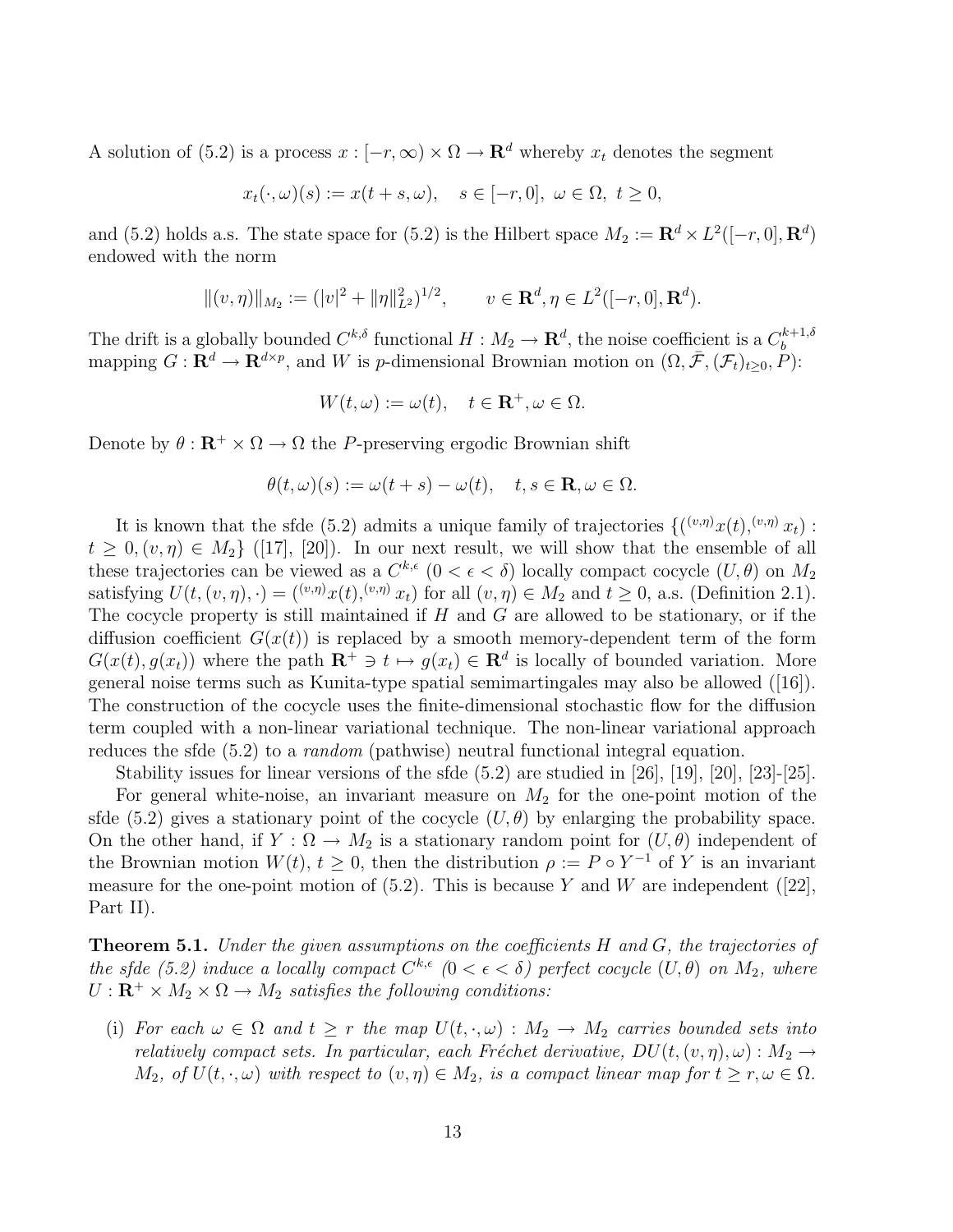(ii) The map  $DU : \mathbf{R}^+ \times M_2 \times \Omega \to L(M_2)$  is  $(\mathcal{B}(\mathbf{R}^+) \otimes \mathcal{B}(M_2) \otimes \mathcal{F}, \mathcal{B}_s(L(M_2)))$ -measurable. Furthermore, the function

$$
\mathbf{R}^+ \times M_2 \times \Omega \ni (t, (v, \eta), \omega) \mapsto \|DU(t, (v, \eta), \omega)\|_{L(M_2)} \in \mathbf{R}^+
$$

is  $(\mathcal{B}(\mathbf{R}^+) \otimes \mathcal{B}(M_2) \otimes \mathcal{F}, \mathcal{B}(\mathbf{R}^+))$ -measurable.

(iii) If  $Y : \Omega \to M_2$  is a stationary point of  $(U, \theta)$  such that  $E(||Y||_M^{\epsilon_0})$  $\binom{\epsilon_0}{M_2} < \infty$  for some  $\epsilon_0 > 0$ , then the following integrability condition

$$
\int_{\Omega} \log^{+} \sup_{0 \le t_1, t_2 \le a} ||U(t_2, Y(\theta(t_1, \omega)) + (\cdot), \theta(t_1, \omega))||_{k, \epsilon} dP(\omega) < \infty
$$
 (5.3)

holds for any fixed  $0 < \rho, a < \infty$  and  $\epsilon \in (0, \delta)$ .

#### Idea of proof

The construction and regularity of the cocycle  $(U, \theta)$  is based on the following observation: The sfde (5.2) is equivalent to the random neutral integral equation:

$$
\zeta(t, x(t, \omega), \omega) = v + \int_0^t F(u, \zeta(u, x(u, \omega), \omega), x(u, \omega), x_u(\cdot, \omega), \omega) du,
$$
(5.4)

 $t \geq 0, (v, \eta) \in M_2$ . In the above integral equation,  $F : [0, \infty) \times \mathbf{R}^d \times M_2 \times \Omega \to \mathbf{R}^d$  is given by

$$
F(t, z, v, \eta, \omega) := \{D\psi(t, z, \omega)\}^{-1}H(v, \eta)
$$

 $t \geq 0, z, (v, \eta) \in M_2, \omega \in \Omega$ ; and  $\zeta : [0, \infty) \times \mathbf{R}^d \times \Omega \to \mathbf{R}^d$  is the inverse flow defined by

$$
\zeta(t, x, \omega) := \psi(t, \cdot, \omega)^{-1}(x), \quad t \ge 0, \, x \in \mathbf{R}^d, \, \omega \in \Omega,
$$

where  $\psi$  is the  $C^{k+1,\epsilon}$   $(0 < \epsilon < \delta)$  perfect cocycle of the sode

$$
d\psi(t) = G(\psi(t)) dW(t), \quad t \ge 0,
$$
  

$$
\psi(0) = x \in \mathbf{R}^d.
$$

([16], [15]). The existence, perfection and regularity properties of the cocycle  $(U, \theta)$  may be read from the integral equation (5.4). The integrability property (5.3) also follows from (5.4) coupled with spatial estimates on the finite-dimensional flows  $\psi$  and  $\zeta$  ([22]).

#### Example

Consider the affine linear sfde

$$
dx(t) = H(x(t), x_t) dt + G dW(t), \quad t > 0
$$
  

$$
x(0) = v \in \mathbf{R}^d, \quad x_0 = \eta \in L^2([-r, 0], \mathbf{R}^d)
$$
 (5.5)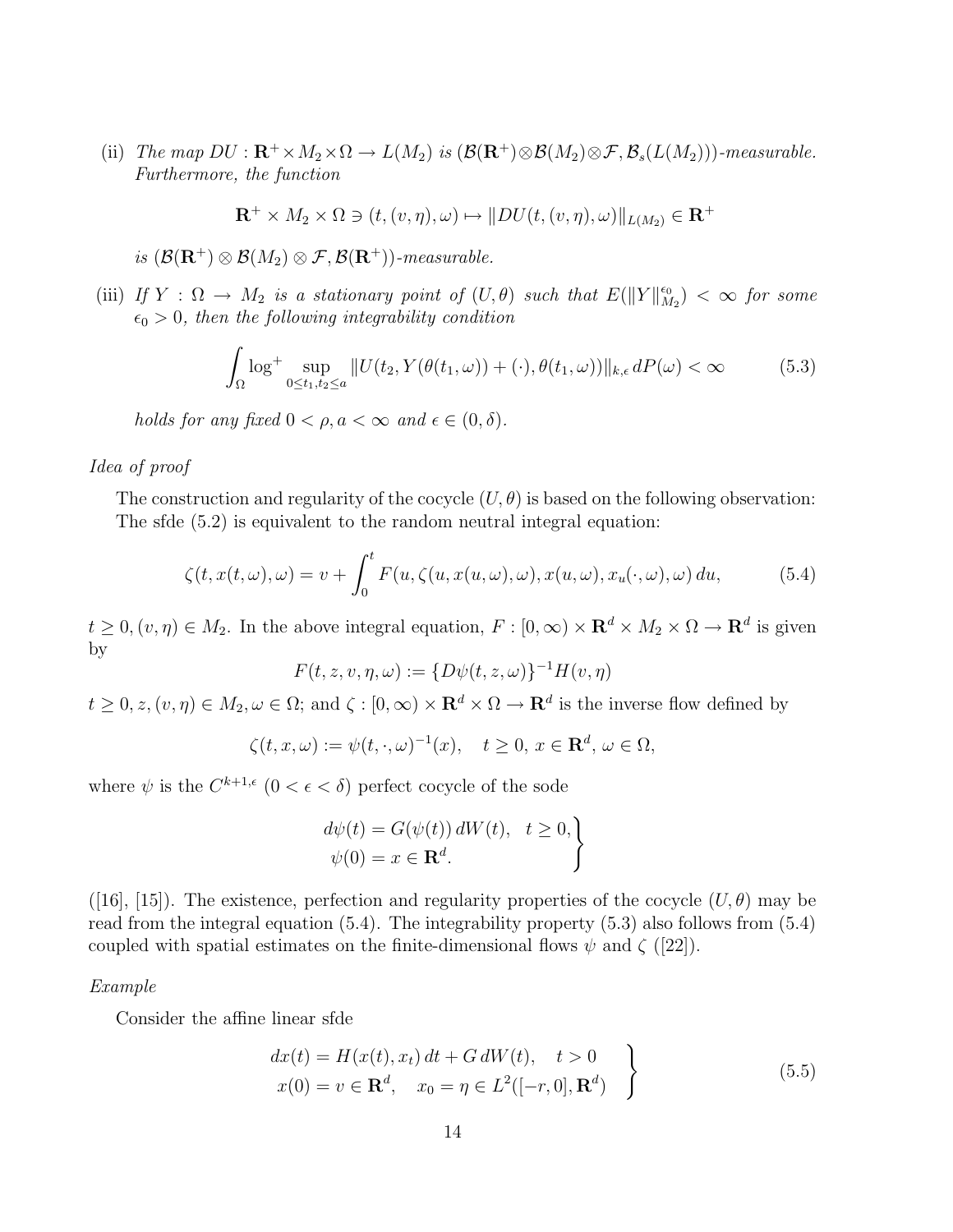where  $H: M_2 \to \mathbf{R}^d$  is a continuous linear map, G is a fixed  $(d \times p)$ -matrix, and W is p-dimensional Brownian motion. Assume that the linear deterministic  $(d \times d)$ -matrix-valued fde

$$
dy(t) = H \circ (y(t), y_t) dt \tag{5.6}
$$

has a semiflow  $T_t: L(\mathbf{R}^d) \times L^2([-r,0], L(\mathbf{R}^d)) \to L(\mathbf{R}^d) \times L^2([-r,0], L(\mathbf{R}^d)), t \geq 0$ , which is uniformly asymptotically stable ([13]). Set

$$
Y := \int_{-\infty}^{0} T_{-u}(I,0)G \, dW(u) \tag{5.7}
$$

where I is the identity  $(d \times d)$ -matrix. It is easy to see that the trajectories of the affine sfde (5.5) admit an affine linear cocycle  $U : \mathbf{R}^+ \times M_2 \times \Omega \to M_2$ . Integration by parts and the helix property

$$
W(t_2, \theta(t_1, \omega)) = W(t_2 + t_1, \omega) - W(t_1, \omega), \quad t_1, t_2 \in \mathbf{R}, \omega \in \Omega,
$$
\n(5.8)

imply that  $Y$  has a measurable version satisfying the perfect identity

$$
U(t, Y(\omega), \omega) = Y(\theta(t, \omega)), \quad t \in \mathbf{R}^+, \omega \in \Omega.
$$

Note that the stationary point  $Y$  (as given by  $(5.7)$ ) is Gaussian and thus has finite moments of all orders. See ([17], Theorem 4.2, Corollary 4.2.1, pp. 208-217.) More generally, if the semigroup generated by the linear fde (5.6) is hyperbolic, then the sfde (5.5) has a stationary point  $([17], [26])$ .

Theorem 5.2 ([22]) (The stable manifold theorem for sfde's). Assume the given regularity hypotheses on H and G in the sfde (5.2). Let  $Y : \Omega \to M_2$  be a hyperbolic stationary point of the sfde (5.2) such that  $E(||Y(\cdot)||_M^{\epsilon_0})$  $\binom{\epsilon_0}{M_2} < \infty$  for some  $\epsilon_0 > 0$ . Then the cocycle  $(U, \theta)$  of  $(5.2)$  satisfies the conclusions of the stable manifold theorem (Theorem 4.1) with  $H = M_2$ . If, in addition, the coefficients H, G of (5.2) are  $C_b^{\infty}$ , then the local stable and unstable manifolds  $\tilde{S}(\omega)$ ,  $\tilde{\mathcal{U}}(\omega)$  are  $C^{\infty}$ , perfectly in  $\omega$ .

#### Outline of proof of theorem 5.2.

In view of the integrability property (5.3), the local compactness of  $U(t, \cdot, \omega)$ ,  $t \geq r$ , and the ergodicity of the Brownian shift  $\theta$ , it is possible to define hyperbolicity for the stationary point  $Y : \Omega \to M_2$ . The conditions of the local stable manifold theorem (Theorem 4.1) now apply to the cocycle  $(U, \theta)$ . So Theorem 5.2 follows from Theorem 4.1 with  $H = M_2$  and  $x = (v, \eta) \in M_2$ .  $\Box$ 

### 6 Semilinear see's

In this section, we will first address the question of the existence of a regular cocycle for semilinear stochastic evolution equations in Hilbert space. Using the cocycle together with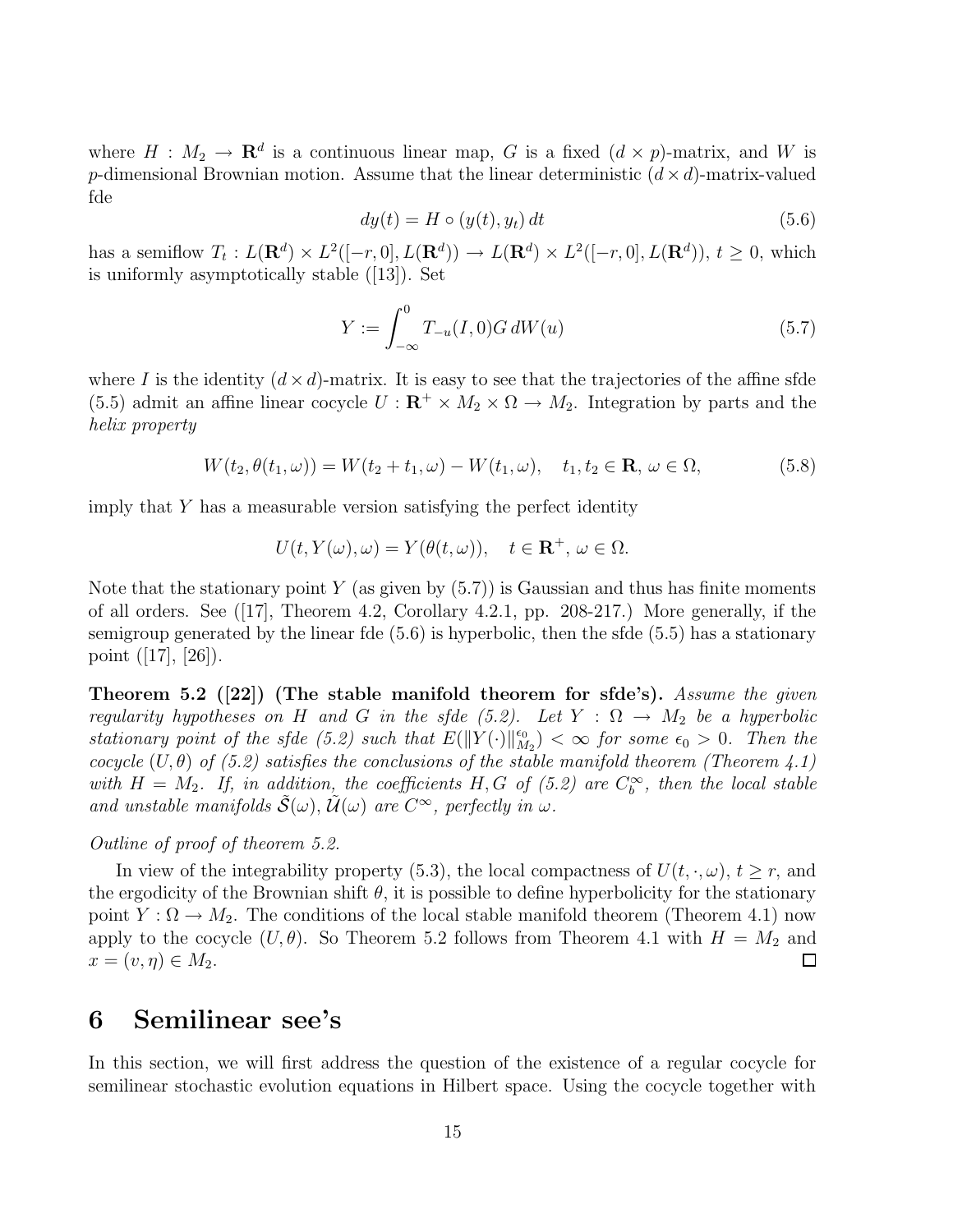suitable integrability estimates, we will establish a local stable manifold theorem near hyperbolic stationary points for these equations.

The existence of local stable/unstable manifolds for nonlinear stochastic evolution equations (see's) and stochastic partial differential equations (spde's) has been an open problem since the early nineties  $([10], [2], [3], [8], [9])$ . The analysis in this section will be carried out in the spirit of Section 5, although the construction of the cocycle will require entirely different techniques. Further details are made available in the forthcoming article by the author with T.S. Zhang and H. Z. Zhao  $(27)$ .

In [10], the existence of a random evolution operator and its Lyapunov spectrum is established for a linear stochastic heat equation on a bounded Euclidean domain, driven by finite-dimensional white noise. For linear see's with finite-dimensional white noise, a stochastic semi-flow (i.e. a random evolution operator) is obtained in [2]. A multiplicative ergodic theorem for hyperbolic spde's is developed in [11]. Subsequent work on the dynamics of nonlinear spde's has focused mainly on the question of existence of *continuous* semiflows and the existence and uniqueness of invariant measures and/or stationary solutions. Existence of global invariant, stable/unstable manifolds (through a fixed point) for semilinear see's is established in  $([4], [5])$ , when the global Lipschitz constant is relatively small with respect to the spectral gaps of the second-order term.

The main objectives in this section are to:

- construct a Fréchet differentiable, locally compact cocycle for mild/weak trajectories of the semilinear see;
- derive appropriate estimates on the cocycle of the see so as to guarantee applicability of the local stable manifold theorem (Theorem 4.1);
- show the existence of local stable/unstable manifolds near a hyperbolic stationary point, in the spirit of Theorem 4.1.

#### Smooth cocycles for semilinear see's and spde's:

As was indicated at the beginning of Section 5, there are no general techniques which give the existence of infinite-dimensional smooth cocycles. In this section we will use a combination of lifting techniques, chaos-type expansion and variational methods in order to construct smooth cocycles for semilinear see's.

The problem of existence of semiflows for see's (and spde's) is a nontrivial one, mainly due to the well-established fact that finite-dimensional methods for constructing (even continuous) stochastic flows break down in the infinite-dimensional setting of spde's and see's. More specifically, for see's in Hilbert space, our construction employs a "chaos-type" representation in the Hilbert-Schmidt operators, using the linear terms of the see ([27], Theorems 1.2.1-1.2.4). This technique bypasses the need for Kolmogorov's continuity theorem. A variational technique is then employed in order to handle the nonlinear terms. Applications to specific classes of spde's are given in Section 7.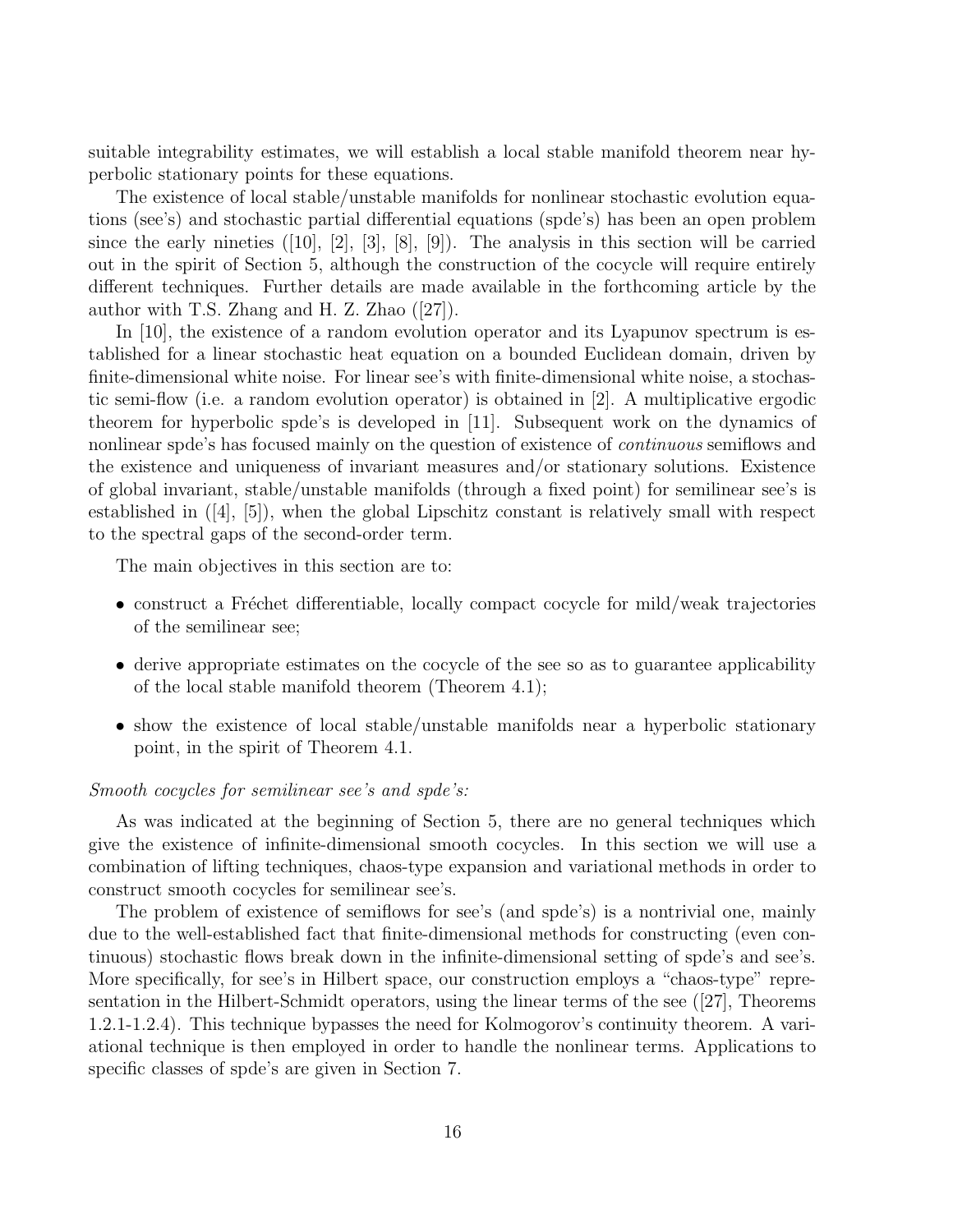It should be noted that the case of nonlinear multiplicative noise is largely open: It is not known to us if see's driven by nonlinear *multidimensional* white noise admit perfect (smooth, or even continuous) cocycles.

We now formulate the set-up for the class of semilinear see's we wish to consider.

Denote by  $(\Omega, \mathcal{F}, (\mathcal{F}_t)_{t>0}, P)$  the complete filtered Wiener space of all continuous paths  $\omega: \mathbf{R} \to E, \, \omega(0) = 0$ , where E is a real separable Hilbert space,  $\Omega := C(\mathbf{R}^+, E; 0)$  has the compact open topology,  $\mathcal F$  is the Borel (completed)  $\sigma$ -field of  $\Omega$ ;  $\mathcal F_t$  is the sub- $\sigma$ -field of  $\mathcal F$ generated by all evaluations  $\Omega \ni \omega \mapsto \omega(u) \in E, u \leq t$ ; and P is Wiener measure on  $\Omega$ . Define the group of P-preserving ergodic Wiener shifts  $\theta : \mathbf{R} \times \Omega \to \Omega$  by

$$
\theta(t,\omega)(s) := \omega(t+s) - \omega(t), \quad t, s \in \mathbf{R}, \omega \in \Omega.
$$

Let H be a real (separable) Hilbert space, with norm  $|\cdot|_H$ . Recall that  $\mathcal{B}(H)$  is its Borel  $\sigma$ -algebra, and  $L(H)$  the Banach space of all bounded linear operators  $H \to H$  given the uniform operator norm  $\|\cdot\|_{L(H)}$ .

Let W denote E-valued Brownian motion  $W : \mathbf{R} \times \Omega \to E$  with separable covariance Hilbert space  $K \subset E$ , a Hilbert-Schmidt embedding. Write

$$
W(t) := \sum_{k=1}^{\infty} W^k(t) f_k, \ t \in \mathbf{R},
$$

where  $\{f_k : k \geq 1\}$  is a complete orthonormal basis of K;  $W^k, k \geq 1$ , are standard independent one-dimensional Wiener processes ([6], Chapter 4). The series  $\sum_{n=1}^{\infty}$  $_{k=1}$  $W^k(t) f_k$  converges absolutely in E but not necessarily in K. Note that  $(W, \theta)$  is a helix:

$$
W(t_1+t_2,\omega)-W(t_1,\omega)=W(t_2,\theta(t_1,\omega)),\quad t_1,t_2\in\mathbf{R},\,\omega\in\Omega.
$$

Denote by  $L_2(K, H)$  the Hilbert space of all Hilbert-Schmidt operators  $S: K \to H$ , furnished with the norm

$$
||S||_2 := \left[\sum_{k=1}^{\infty} |S(f_k)|_H^2\right]^{1/2}.
$$

Consider the semilinear Itô stochastic evolution equation (see):

$$
du(t, x) = -Au(t, x) dt + F(u(t, x)) dt + Bu(t, x) dW(t), \quad t > 0
$$
  
 
$$
u(0, x) = x \in H
$$
 (6.1)

in  $H$ .

In the above see,  $A : D(A) \subset H \to H$  is a closed linear operator on H. Assume A has a complete orthonormal system of eigenvectors  $\{e_n : n \geq 1\}$  with corresponding positive eigenvalues  $\{\mu_n : n \geq 1\}$ ; i.e.,  $Ae_n = \mu_n e_n$ ,  $n \geq 1$ . Suppose  $-A$  generates a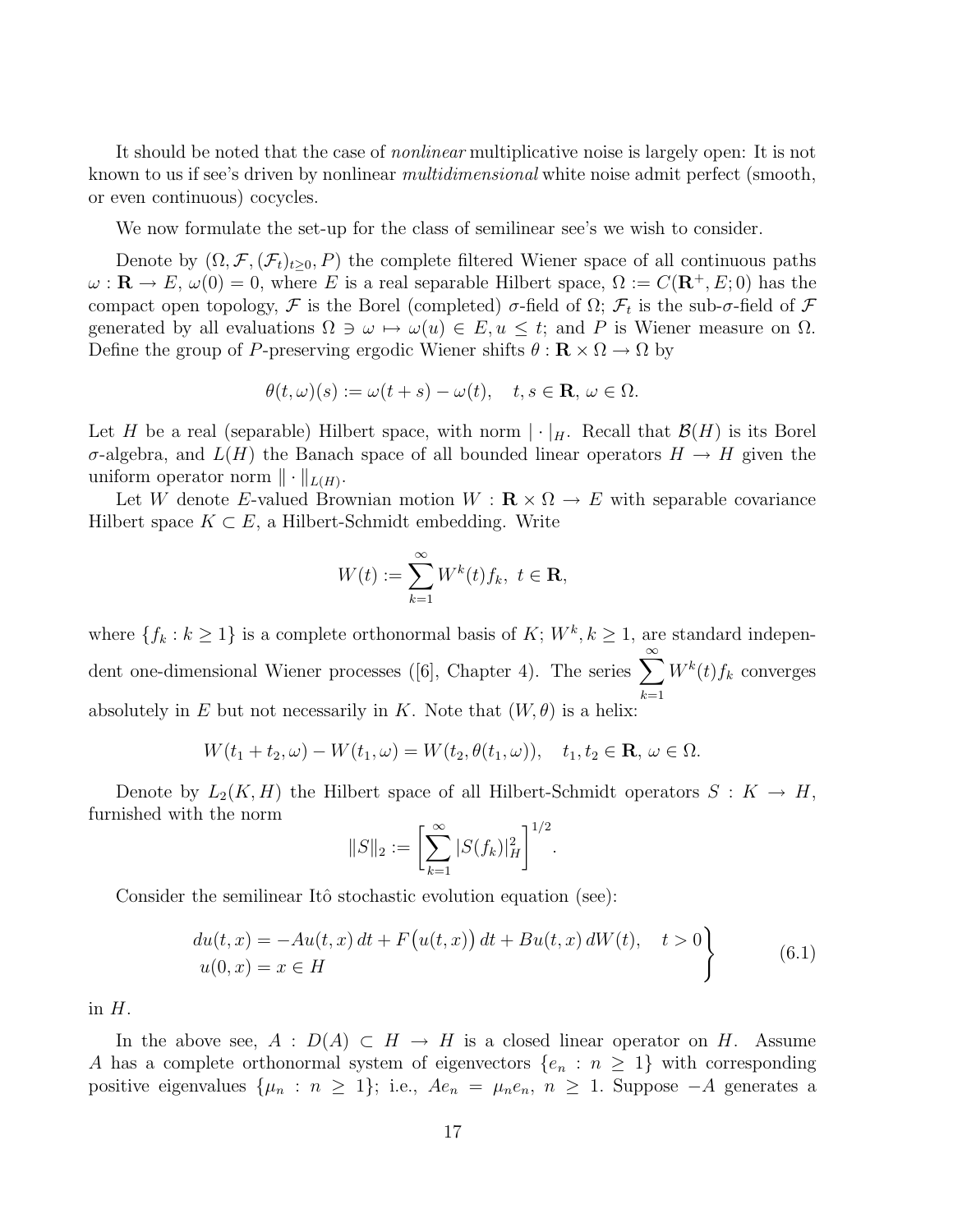strongly continuous semigroup of bounded linear operators  $T_t: H \to H, t \geq 0$ . Assume that  $F: H \to H$  is (Fréchet)  $C_b^{k,\epsilon}$  $b_b^{k,\epsilon}$   $(k \geq 1, \epsilon \in (0,1])$ ; thus F has a continuous and globally bounded Fréchet derivative  $F : H \to L(H)$ . Suppose  $B : H \to L_2(K, H)$  is a bounded linear operator. The stochastic Itô integral in the see  $(6.1)$  is defined in the following sense  $([6],$ Chapter 4):

Let  $\psi : [0, a] \times \Omega \to L_2(K, H)$  be jointly measurable,  $(\mathcal{F}_t)_{t \geq 0}$ -adapted and  $\int^a$ 0  $E\|\psi(t)\|_{L_2(K,H)}^2 dt < \infty$ . Define the Itô integral

$$
\int_0^a \psi(t) \, dW(t) := \sum_{k=1}^\infty \int_0^a \psi(t) (f_k) \, dW^k(t)
$$

where the  $H$ -valued Itô integrals on the right hand side are with respect to the one-dimensional Wiener processes  $W^k$ ,  $k \geq 1$ . The above series converges in  $L^2(\Omega, H)$  because

$$
\sum_{k=1}^{\infty} E \left| \int_0^a \psi(t)(f_k) dW^k(t) \right|^2 = \int_0^a E ||\psi(t)||^2_{L_2(K,H)} dt < \infty.
$$

The following standing hypotheses will be invoked throughout this section.

Hypothesis (A):  $\sum_{n=1}^{\infty}$  $n=1$  $\mu_n^{-1} \|B(e_n)\|_{L_2(K,H)}^2 < \infty.$ 

Hypothesis (B): Assume that  $B : H \to L_2(K, H)$  extends to a bounded linear operator  $B \in L(H, L(E, H))$ , and the series  $\sum_{n=1}^{\infty}$  $_{k=1}$  $||B_k||^2$  converges, where  $B_k \in L(H)$  is defined by  $B_k(x) := B(x)(f_k), x \in H, k \ge 1.$ 

Observe that Hypothesis  $(A)$  is implied by the following two requirements:

- (a) The operator  $B: H \to L_2(K, H)$  is Hilbert-Schmidt.
- (b)  $\liminf_{n\to\infty}\mu_n>0.$

The requirement (b) above is satisfied if  $A = -\Delta$ , where  $\Delta$  is the Laplacian on a compact smooth d-dimensional Riemannian manifold  $M$  with boundary, under Dirichlet boundary conditions. Moreover, Hypothesis (A) does not place any restriction on the dimension of M.

A mild solution of the semilinear see (6.1) is a family of  $(\mathcal{B}(\mathbf{R}^+) \otimes \mathcal{F}, \mathcal{B}(H))$ -measurable,  $(\mathcal{F}_t)_{t>0}$ -adapted processes  $u(\cdot, x, \cdot) : \mathbf{R}^+ \times \Omega \to H$ ,  $x \in H$ , satisfying the following Itô stochastic integral equation:

$$
u(t, x, \cdot) = T_t x + \int_0^t T_{t-s} F(u(s, x, \cdot)) ds + \int_0^t T_{t-s} B u(s, x, \cdot) dW(s), \quad t \ge 0,
$$
 (6.2)

 $([6], [7]).$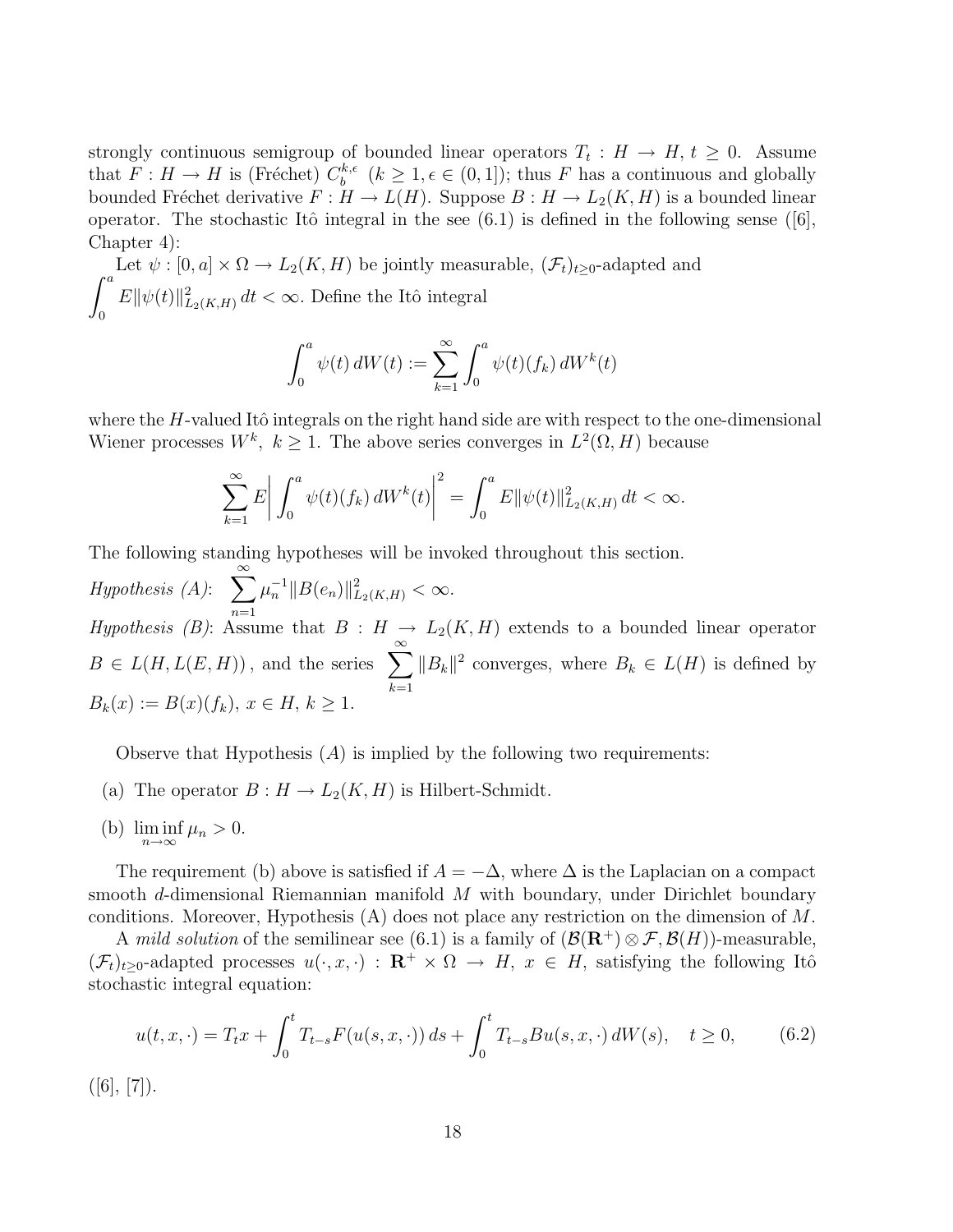**Theorem 6.1.** Under Hypotheses (A) and (B), the see (6.1) admits a perfect  $(\mathcal{B}(\mathbf{R}^+) \otimes$  $\mathcal{B}(H) \otimes \mathcal{F}, \mathcal{B}(H)$ -measurable  $C^{k,\epsilon}$  cocycle  $(U, \theta)$  with  $U : \mathbf{R}^+ \times H \times \Omega \to H$ . Furthermore, if  $Y: \Omega \to H$  is a stationary point of  $(U, \theta)$  such that  $E|Y|^{e_0} < \infty$  for some  $\epsilon_0 > 0$ , then the integrability estimate  $(*)$  of Theorem 4.1 holds. Indeed, the following (stronger) spatial estimates hold

$$
E\bigg\{\sup_{0\le t_1,t_2\le a \atop x\in H} \frac{|U(t_2,x,\theta(t_1,\cdot))|^{2p}}{(1+|x|^{2p})}\bigg\} < \infty, \quad p \ge 1,
$$

and

$$
E \sup_{\substack{0 \le t_1, t_2 \le a \\ x \in H, 1 \le j \le k}} \{ \| D^{(j)} U(t_2, x, \theta(t_1, \cdot)) \|_{L^{(j)}(H, H)} \} < \infty.
$$

Sketch of Proof of Theorem 6.1.

We will only sketch the proof of Theorem 6.1. For more details of the arguments involved the reader may consult  $([27],$  Theorem 1.2.6,  $[28]$ ).

#### Step 1:

We first construct an  $L(H)$ -valued linear cocycle for mild solutions of the following associated linear see  $(F \equiv 0 \text{ in } (6.1))$ :

$$
du(t, x, \cdot) = -Au(t, x, \cdot) dt + Bu(t, x, \cdot) dW(t), \quad t > 0,
$$
  

$$
u(0, x, \omega) = x \in H.
$$
 (6.3)

A mild solution of the above linear see is a family of jointly measurable,  $(\mathcal{F}_t)_{t>0}$ -adapted processes  $u(\cdot, x, \cdot): \mathbf{R}^+ \times \Omega \to H$ ,  $x \in H$ , such that

$$
u(t, x, \cdot) = T_t x + \int_0^t T_{t-s} B u(s, x, \cdot) dW(s), \quad t \ge 0.
$$

The above integral equation holds x-almost surely, for each  $x \in H$ . The crucial question here is whether  $u(t, x, \omega)$  is pathwise continuous linear in x perfectly in  $\omega$ ? In view of the failure of Kolmogorov's continuity theorem in infinite dimensions (as pointed out in Section 5), we will use a chaos-type expansion technique to show that  $u(t, \cdot, \omega) \in L(H)$  perfectly in  $\omega \in \Omega$ , for all  $t \geq 0$ . In order to do this, we first lift the linear see (6.3) to the Hilbert space  $L_2(H)$  of all Hilbert-Schmidt operators  $H \to H$ . This is achieved as follows:

- Lift the semigroup  $T_t: H \to H, t \geq 0$ , to a strongly continuous semigroup of bounded linear operators  $\tilde{T}_t: L_2(K, H) \to L_2(K, H), t \geq 0$ , defined by the composition  $\tilde{T}_t(C) :=$  $T_t \circ C$ ,  $C \in L_2(K, H)$ ,  $t \geq 0$ .
- Lift the Itô stochastic integral  $\int^t \tilde{T}_{t-s}(\{[B \circ v(s)](x)\}) dW(s), x \in H, t \geq 0$ , to  $L_2(H)$  for adapted square-integrable  $v : \mathbf{R}^+ \times \Omega \to L_2(H)$ . Denote the lifting by  $\int_0^t$  $\boldsymbol{0}$  $T_{t-s}Bv(s) dW(s) \in L_2(H)$ . That is: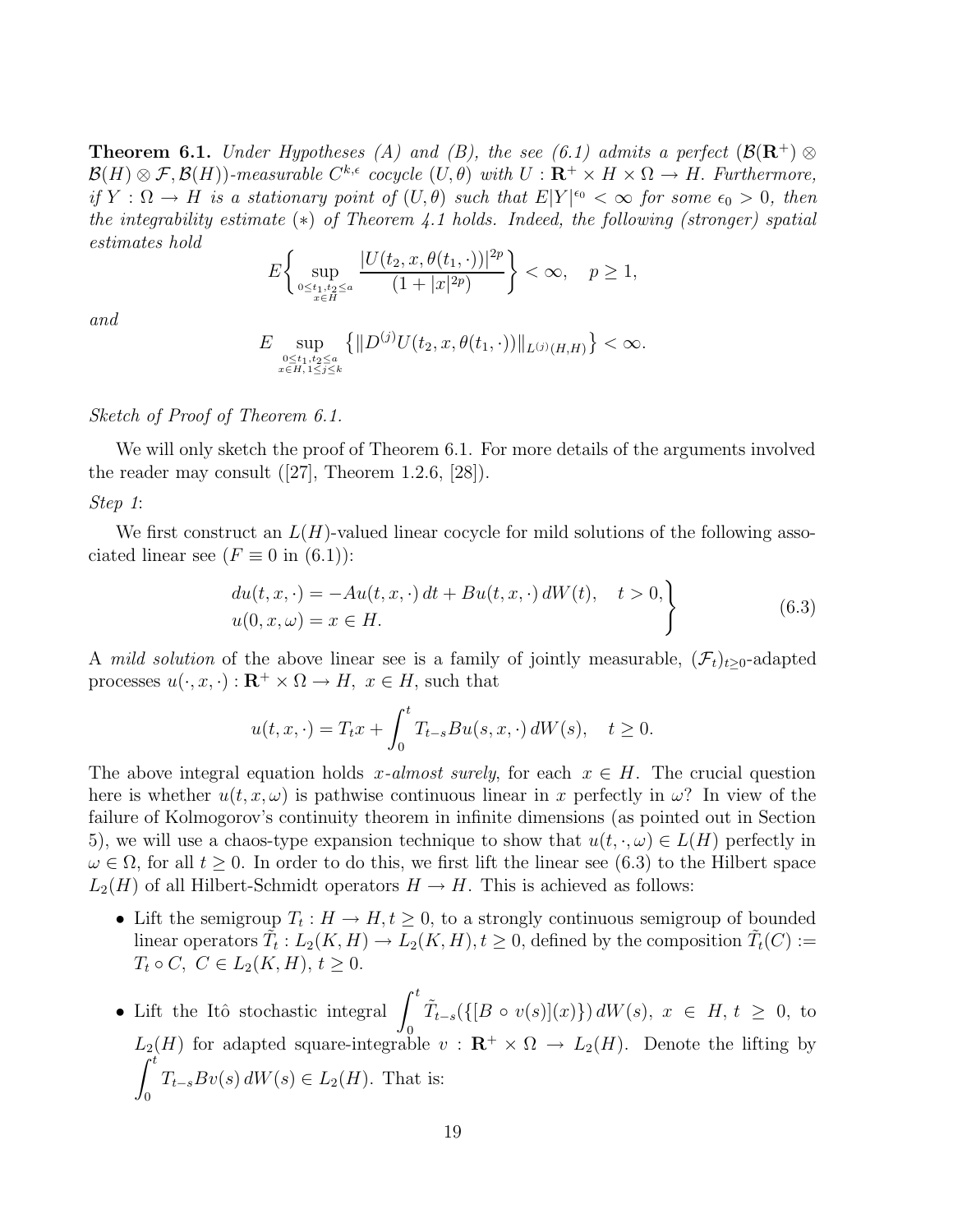$$
\left[\int_0^t T_{t-s} B v(s) dW(s)\right](x) = \int_0^t \tilde{T}_{t-s}(\left\{[B \circ v(s)](x)\right\}) dW(s)
$$

for all  $t \geq 0$ , x-a.s.

Step 2:

Next we solve the "lifted" linear see using the following "chaos-type" series expansion in  $L_2(H)$  for its solution  $\Phi(t,\omega) \in L_2(H)$ ,  $t > 0, \omega \in \Omega$ :

$$
\Phi(t,\cdot) = T_t + \sum_{n=1}^{\infty} \int_0^t T_{t-s_1} B \int_0^{s_1} T_{s_1-s_2} B \cdots \int_0^{s_{n-1}} T_{s_{n-1}-s_n} B T_{s_n} dW(s_n) \cdots dW(s_2) dW(s_1).
$$
\n(6.4)

In the above expansion, the iterated Itô stochastic integrals are lifted integrals in  $L_2(H)$ . More specifically, denote by  $\Psi^{n}(t) \in L_2(H)$  the general term in the series (6.4), viz.

$$
\Psi^{n}(t) := \int_{0}^{t} T_{t-s_{1}} B \int_{0}^{s_{1}} T_{s_{1}-s_{2}} B \cdots \int_{0}^{s_{n-1}} T_{s_{n-1}-s_{n}} B T_{s_{n}} dW(s_{n}) \cdots dW(s_{2}) dW(s_{1}),
$$

for  $t \geq 0, n \geq 1$ . Observe that

$$
\Psi^{n}(t) = \int_{0}^{t} T_{t-s_{1}} B \Psi^{n-1}(s_{1}) dW(s_{1}), \quad n \ge 2,
$$
\n
$$
\Psi^{1}(t) = \int_{0}^{t} T_{t-s_{1}} B T_{s_{1}} dW(s_{1}), \qquad (6.5)
$$

for  $t \geq 0$ . Using Hypotheses (A) and (B) and induction on  $n \geq 1$ , one may obtain the following estimate from (6.5):

$$
E \sup_{0 \le s \le t} \|\Psi^n(s)\|_{L_2(H)}^2 \le K_1 \frac{(K_2 t)^{n-1}}{(n-1)!}, \quad t \in [0, a],
$$

for fixed  $a > 0$  and for all integers  $n \ge 1$ , where  $K_1, K_2$  are positive constants depending only on a. The above estimate implies that the series on the right-hand-side of (6.4) converges absolutely in  $L^2(\Omega, L_2(H))$  for any fixed  $t > 0$ .

Step 3:

We now approximate the Brownian noise  $W$  in  $(6.3)$  by a sequence of smooth helices

$$
W_n(t,\omega) := n \int_{t-1/n}^t W(u,\omega) du - n \int_{-1/n}^0 W(u,\omega) du, \quad t \ge 0, \omega \in \Omega.
$$

Thus we obtain a perfect linear cocycle  $\Phi(t,\omega) \in L_2(H)$ ,  $t > 0$ ,  $\omega \in \Omega$ , for (6.3):

$$
\Phi(t+s,\omega) = \Phi(t,\theta(s,\omega)) \circ \Phi(s,\omega), \quad s, t \ge 0, \omega \in \Omega
$$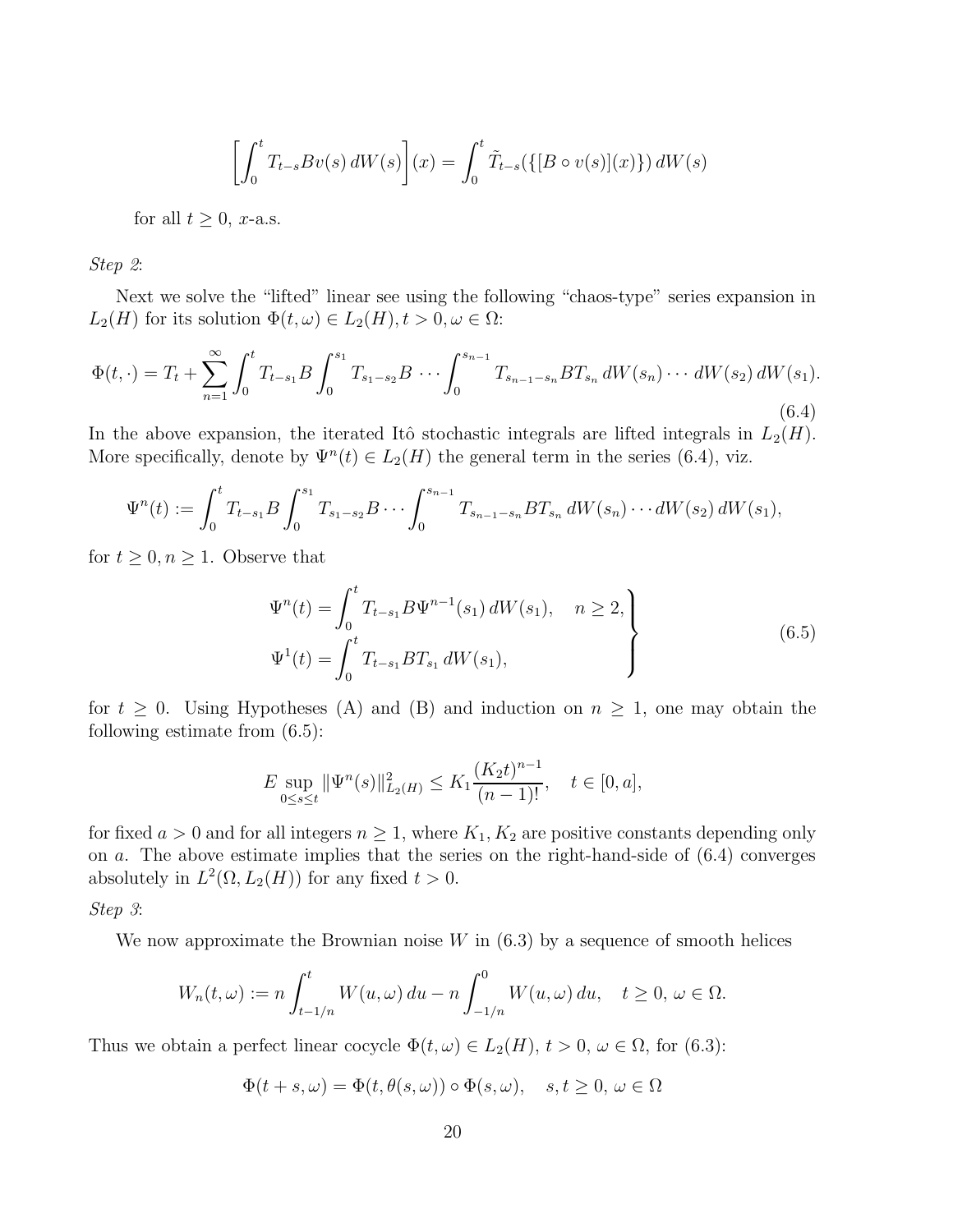satisfying the estimate

$$
\sup_{0\le s\le t\le a}\|\Phi(t-s,\theta(s,\omega))\|_{L(H)}<\infty
$$

for any  $\omega \in \Omega$  and any fixed  $a \in (0, \infty)$ .

Step 4:

Now we consider the semilinear Itô see (6.1). Since the linear cocycle  $(\Phi, \theta)$  is a mild solution of (6.3), it is not hard to see that solutions of the random integral equation

$$
U(t, x, \omega) = \Phi(t, \omega)(x) + \int_0^t \Phi(t - s, \theta(s, \omega)) (F(U(s, x, \omega))) ds, \quad t \ge 0, x \in H,
$$
 (6.6)

give a version of the mild solution of the see (6.1). Using successive approximations on the above integral equation together with the cocycle property for  $(\Phi, \theta)$ , we obtain a  $C^{k,\epsilon}$  perfect cocycle  $(U, \theta)$  for mild solutions of the semilinear see (6.1).

Step 5:

The integrability estimate (∗) of Theorem 4.1, as well as the two estimates in Theorem 6.1, follow from the random integral equation (6.6) and a "Gronwall-type" argument using Lemma 2.1 in [28]. Cf. proof of Theorem 2.2 in [28].  $\Box$ 

We may now state the stable manifold theorem for the semilinear see  $(6.1)$ . It is a direct consequence of Theorems 4.1 and 6.1.

Theorem 6.2 ([27]) (The stable manifold theorem for semilinear see's). In the see (6.1) assume Hypotheses (A) and (B) and let F be  $C_b^{k,\epsilon}$  $b^{k,\epsilon}$ . Let  $Y: \Omega \to H$  be a hyperbolic stationary point of (6.1) such that  $E(||Y(\cdot)||_H^{\epsilon_0}) < \infty$  for some  $\epsilon_0 > 0$ . Then the local stable manifold theorem  $(4.1)$  holds for the cocycle  $(U, \theta)$  of  $(6.1)$ . If F is  $C_b^{\infty}$ , the local stable and unstable manifolds  $\tilde{S}(\omega)$ ,  $\tilde{\mathcal{U}}(\omega)$  of (6.1) are  $C^{\infty}$ , perfectly in  $\omega$ .

### 7 Examples: Semilinear spde's

In this section, we will examine applications of the ideas in Section 6 to two classes of semilinear spde's: Semilinear parabolic spde's with Lipschitz nonlinearity and stochastic reaction diffusion equations with dissipative nonlinearity. In particular, we obtain smooth globally defined stochastic semiflows for semilinear spde's driven by cylindrical Brownian motion. In constructing such semiflows, it turns out that in addition to smoothness of the nonlinear terms, one requires some level of dissipativity or Lipschitz continuity of the nonlinear terms. A discussion of the stochastic semiflow for Burgers equations with additive infinite-dimensional noise is given in [27].

Consider the semilinear spde

$$
du(t) = \frac{1}{2}\Delta u(t)dt + f(u(t))dt + \sum_{i=1}^{\infty} \sigma_i u(t) dW^i(t), \quad t > 0,
$$
  

$$
u(0) = \psi \in H_0^k(\mathcal{D}).
$$
 (7.1)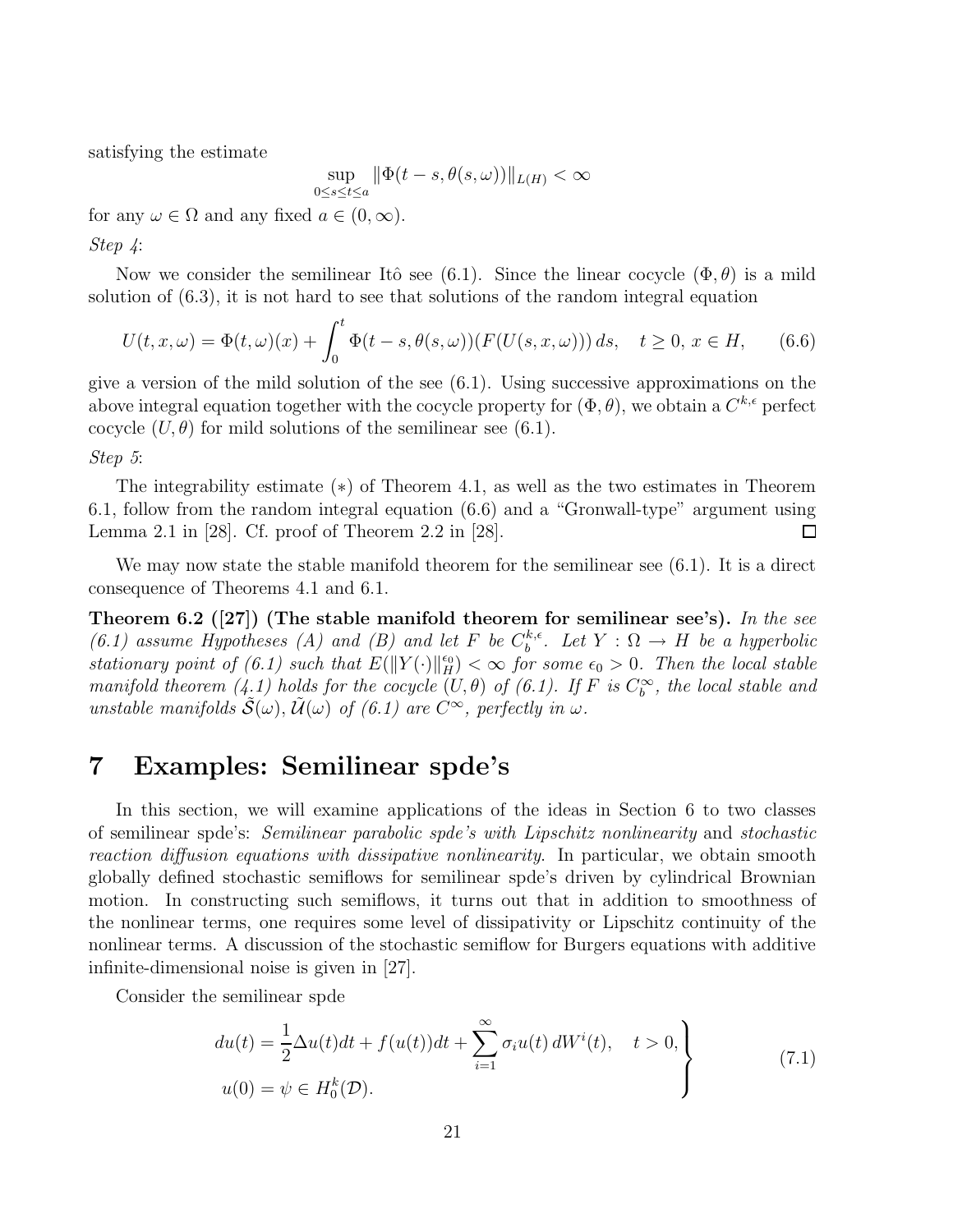In the above spde,  $\Delta$  is the Laplacian  $\frac{1}{2}$ 2  $\sum$ d  $_{i,j=1}$  $\partial^2$  $\partial \xi_i^2$ on a bounded domain  $\mathcal{D}$  in  $\mathbf{R}^d$ , with a

smooth boundary  $\partial \mathcal{D}$  and Dirichlet boundary conditions. The nonlinearity in (7.1) is given by a  $C_b^{\infty}$  function  $f: \mathbf{R} \to \mathbf{R}$ . We consider weak solutions of (7.1) with initial conditions  $\psi$ in the Sobolev space  $H_0^k(\mathcal{D})$ , the completion of  $C_0^{\infty}(\mathcal{D}, \mathbf{R})$  under the Sobolev norm

$$
||u||_{H_0^k(\mathcal{D})}^2 := \sum_{|\alpha| \leq k} \int_{\mathcal{D}} |D^{\alpha} u(\xi)|^2 d\xi,
$$

with  $d\xi$  Lebesgue measure on  $\mathbb{R}^d$ . The noise in (7.1) is given by a family  $W^i, i \geq 1$ , of independent one-dimensional standard Brownian motions with  $W^{i}(0) = 0$  defined on the canonical complete filtered Wiener space  $(\Omega, \bar{\mathcal{F}}, (\mathcal{F}_t)_{t \in \mathbf{R}}, P)$ . The Brownian shift on  $\Omega :=$  $C(\mathbf{R}, \mathbf{R}^{\infty}; 0)$  is denoted by  $\theta$ . Furthermore, we assume that  $\sigma_i \in H_0^s(\mathcal{D})$  for all  $i \geq 1$ , and the series  $\sum_{k=1}^{\infty} ||\sigma_i||_{H_s}^2$  converges, where  $s > k + \frac{d}{2} > d$ . Note also the  $i=1$  $\|\sigma_i\|_{H_0^s}^2$  converges, where  $s > k +$ d 2  $> d$ . Note also that f induces the  $C_b^{\infty}$ (Nemytskii) map  $F: H_0^k(\mathcal{D}) \to H_0^k(\mathcal{D}), F(\psi) := f \circ \psi, \psi \in H_0^k(\mathcal{D}).$ 

Under these conditions and using similar ideas to those in Section 6, one can show that the random field of weak solutions of the initial-value problem (7.1) yields a perfect smooth cocycle  $(U, \theta)$  on the Sobolev space  $H_0^k(D)$  which satisfies the integrability estimate (\*) of Theorem 4.1 with  $H := H_0^k(\mathcal{D})$ . Suppose  $Y : \Omega \to H_0^k(\mathcal{D})$  is a hyperbolic stationary point of the cocycle  $(U, \theta)$  of  $(7.1)$  such that  $E \log^+ ||Y||_{H^k_Q} < \infty$ . Then the local stable manifold theorem (Theorem 4.1) applies to the cocycle  $(U, \hat{\theta})$  in a neighborhood of Y. Indeed, we have:

**Theorem 7.1.** Assume the above hypotheses on the coefficients of the spde  $(7.1)$ . Then the weak solutions of (7.1) induce a  $C^{\infty}$  perfect cocycle  $U : \mathbf{R}^+ \times H_0^k(\mathcal{D}) \times \Omega \to H_0^k(\mathcal{D})$ . Suppose the cocycle  $(U, \theta)$  of  $(7.1)$  has a hyperbolic stationary point  $Y : \Omega \to H_0^k(D)$  such that  $E \log^+ ||Y||_{H_0^k} < \infty$ . Then  $(U, \theta)$  has a perfect family of  $C^{\infty}$  local stable and unstable manifolds in  $H_0^k(\mathcal{D})$  satisfying all the assertions of Theorem (4.1) with  $H := H_0^k(\mathcal{D})$ .

For further details on the proof of Theorem (7.1), see [27].

We close this section by discussing the dynamics of the following stochastic reaction diffusion equation with dissipative nonlinearity:

$$
du = \nu \Delta u \, dt + u(1 - |u|^{\alpha}) \, dt + \sum_{i=1}^{\infty} \sigma_i u(t) \, dW^i(t), \quad t > 0,
$$
\n
$$
u(0) = \psi \in L^2(\mathcal{D}), \tag{7.2}
$$

defined on a bounded domain  $\mathcal{D} \subset \mathbb{R}^d$  with a smooth boundary  $\partial \mathcal{D}$ . In (7.2),  $\mathcal D$  and the  $W^i, i \geq 1$  are as in (7.1), and the series  $\sum_{i=1}^{\infty}$  $\frac{i=1}{i}$  $\|\sigma_i\|_{H_0^s}^2$  converges for  $s > 2 + \frac{d}{2}$  $\frac{d}{2}$ .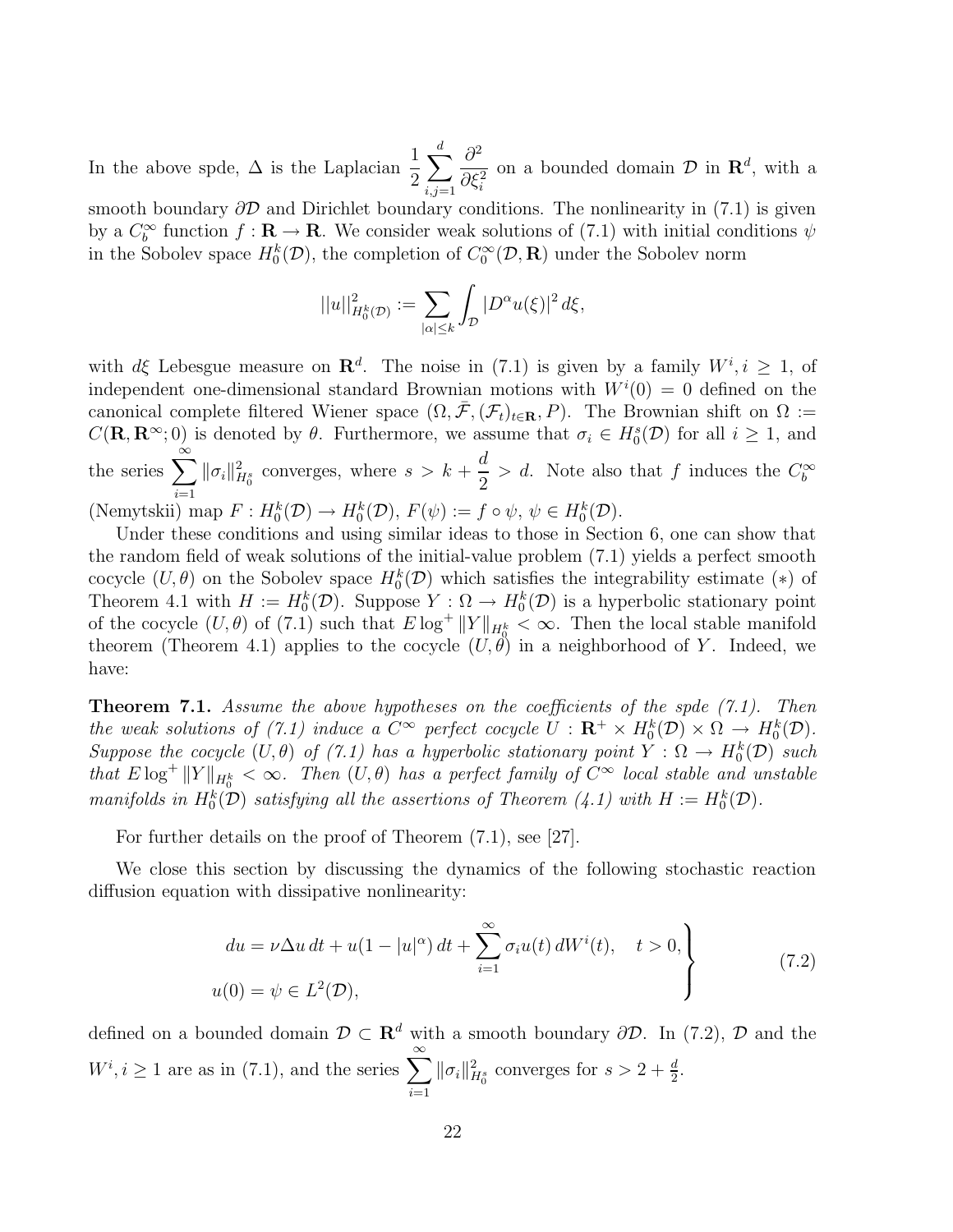For weak solutions of (7.2), one can construct a  $C^1$  cocycle  $(U, \theta)$  on the Hilbert space  $H := L^2(\mathcal{D})$  ([27]).

Under appropriate choice of the diffusion parameter  $\nu$ , a unique stationary solution of  $(7.2)$  exists  $([7])$ .

The following local stable manifold theorem holds for (7.2) ([27]).

**Theorem 7.2.** Assume the above hypotheses on the coefficients of the spde (7.2). Let  $\alpha < \frac{4}{l}$ d . Then the weak solutions of (7.2) generate a  $C^1$  cocycle  $U : \mathbb{R}^+ \times L^2(\mathcal{D}) \times \Omega \to L^2(\mathcal{D})$ . Suppose  $Y : \Omega \to L^2(\mathcal{D})$  is a hyperbolic stationary point of the cocycle  $(U, \theta)$  such that  $E \log^+ \|Y\|_{L^2} < \infty$ . Then  $(U, \theta)$  has a perfect family of  $C^1$  local stable and unstable manifolds in  $L^2(\mathcal{D})$  satisfying the assertions of Theorem 4.1 with  $H := L^2(\mathcal{D})$ .

A proof of Theorem (7.2) is given in [27].

### 8 Applications: anticipating semilinear systems

In this section we give dynamic representations of infinite-dimensional cocycles on their stable/unstable manifolds at stationary points. This is done via substitution theorems which provide pathwise solutions of semilinear sfde's or see's when the initial conditions are random, anticipating and sufficiently regular in the Malliavin sense. The need for Malliavin regularity of the substituting initial condition is dictated by the infinite-dimensionality of the stochastic dynamics. Indeed, existing substitution theorems ([12], [1]) do not apply in our present context because the substituting random variable may not take values in a relatively compact or σ-compact space.

#### Anticipating semilinear sfde's:

Consider the following Stratonovich version of the sfde (5.2) of Section 5

$$
dx(t) = H(x(t), x_t) dt - \frac{1}{2} \sum_{k=1}^{p} G_k^2(x(t)) dt + G(x(t)) \circ dW(t), \quad t > 0,
$$
  
(x(0), x<sub>0</sub>) = Y, (8.1)

with anticipating random initial condition  $Y : \Omega \to M_2 := \mathbf{R}^d \times L^2([-r, 0], \mathbf{R}^d)$  and with linear noise coefficient  $G: \mathbf{R}^d \to \mathbf{R}^{d \times p}$ . Using a coordinate basis  $\{f_k\}_{k=1}^p$  of  $\mathbf{R}^p$ , write the p-dimensional Brownian motion W in the form  $W(t) = \sum$ p  $W^k$ ,  $1 \leq k \leq p$ , are independent standard one-dimensional Wiener processes. The linear  $W^k(t) f_k, t \geq 0$ , where the maps  $G_k \in L(\mathbf{R}^d)$ ,  $1 \leq k \leq p$ , are defined by  $G_k(v) := G(v)(f_k)$ ,  $v \in \mathbf{R}^d$ ,  $1 \leq k \leq p$ . Assume the rest of the conditions in Section 5.

The following theorem establishes the existence of a solution to  $(8.1)$  when Y is sufficiently regular in the Malliavin sense; that is  $Y \in \mathbb{D}^{1,4}(\Omega, M_2)$ , the Sobolev space of all *F*-measurable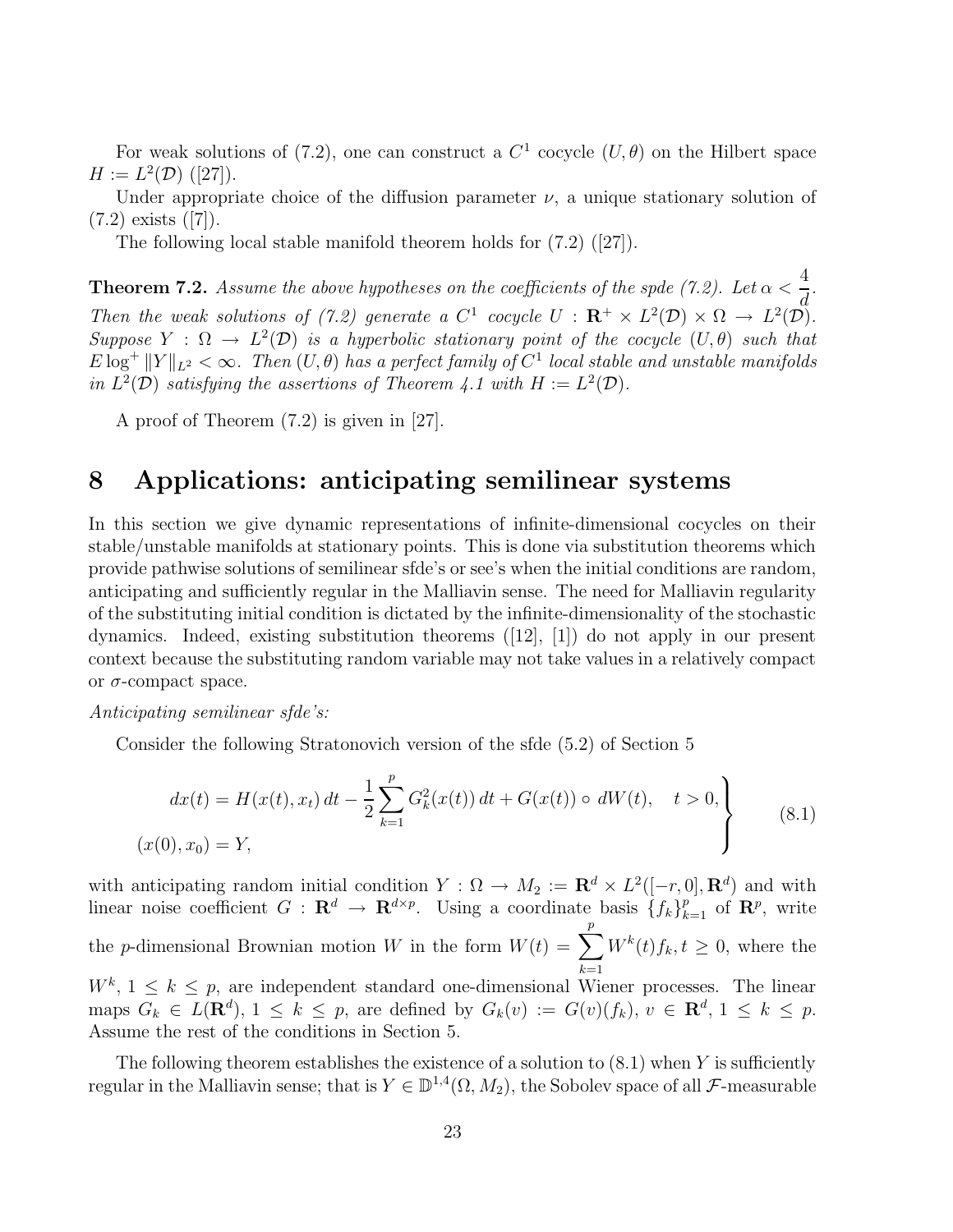random variables  $Y : \Omega \to H$  which have fourth-order moments together with their Malliavin derivatives  $\mathcal{D}Y$  ([29], [30]). Throughout this section, we will denote Fréchet derivatives by D and Malliavin derivatives by  $\mathcal{D}$ .

**Theorem 8.1.** In the semilinear sfde (8.1) assume that H is  $C_b^1$  and  $Y \in \mathbb{D}^{1,4}(\Omega, M_2)$ . Then (8.1) has a solution  $x \in L^{\infty}([0, a], \mathbb{D}^{1,2}(\Omega, \mathbf{R}^d))$  satisfying

$$
\sup_{t\in[0,a]}|x(t,\omega)|\leq K(\omega)\big[1+\|Y(\omega)\|_{M_2}\big],\quad a.a. \ \omega\in\Omega,
$$

for any  $a \in (0,\infty)$ , where K is a positive random variable having moments of all orders. When H is  $C_b^2$ , a similar substitution result holds for the linearized version of (8.1).

Sketch of Proof of Theorem 8.1.

Denote by  $\Psi(t,\cdot,\omega) \in L(\mathbf{R}^d), t \in \mathbf{R}^+, \omega \in \Omega$ , the linear cocycle for the linear Itô sode

$$
d\Psi(t) = G \circ \Psi(t) dW(t), \quad t \ge 0,
$$
  

$$
\Psi(0) = I \in L(\mathbf{R}^d).
$$

From the construction in Section 5, the semilinear sfde (8.1) has a perfect cocycle  $U: \mathbf{R}^+ \times M_2 \times \Omega \to M_2$  satisfying the following random functional integral equation:

$$
p_1(U(t, (v, \eta), \omega)) = \Psi(t, \omega)(v) + \int_0^t \Psi(t - u, \theta(u, \omega))(H(U(u, (v, \eta), \omega))) du, \np_2(U(0, (v, \eta), \omega)) = \eta \in L^2([-r, 0], \mathbf{R}^d),
$$
\n(8.2)

for each  $\omega \in \Omega$ ,  $t \geq 0$ ,  $(v, \eta) \in M_2$ . In (8.2),  $p_1 : M_2 \to \mathbf{R}^d$ ,  $p_2 : M_2 \to L^2([-r, 0], \mathbf{R}^d)$ denote the projections onto the first and second factors respectively.

We will show that  $U(t, Y), t \geq 0$ , is a solution of (8.1) satisfying the conclusion of the theorem. To this aim, it is sufficient to show that  $Y$  can be substituted in place of the parameter  $(v, \eta)$  in the semilinear Stratonovich integral equation

$$
p_1U(t, (v, \eta)) = v + \int_0^t H(U(u, (v, \eta))) du - \frac{1}{2} \sum_{k=1}^p \int_0^t G_k^2(p_1U(u, (v, \eta))) du + \int_0^t G(p_1U(u, (v, \eta))) \circ dW(u), \quad t > 0,
$$
  

$$
U(0, (v, \eta)) = (v, \eta) \in M_2.
$$
 (8.3)

One can easily make the substitution  $(v, \eta) = Y$  in the two Lebesgue integrals on the right hand side of  $(8.3)$ . So it is sufficient to show that a similar substitution also works for the Stratonovich integral; that is

$$
\int_0^t G(p_1 U(u, (v, \eta))) \circ dW(u) \Big|_{(v, \eta) = Y} = \int_0^t G(p_1 U(u, Y)) \circ dW(u) \tag{8.4}
$$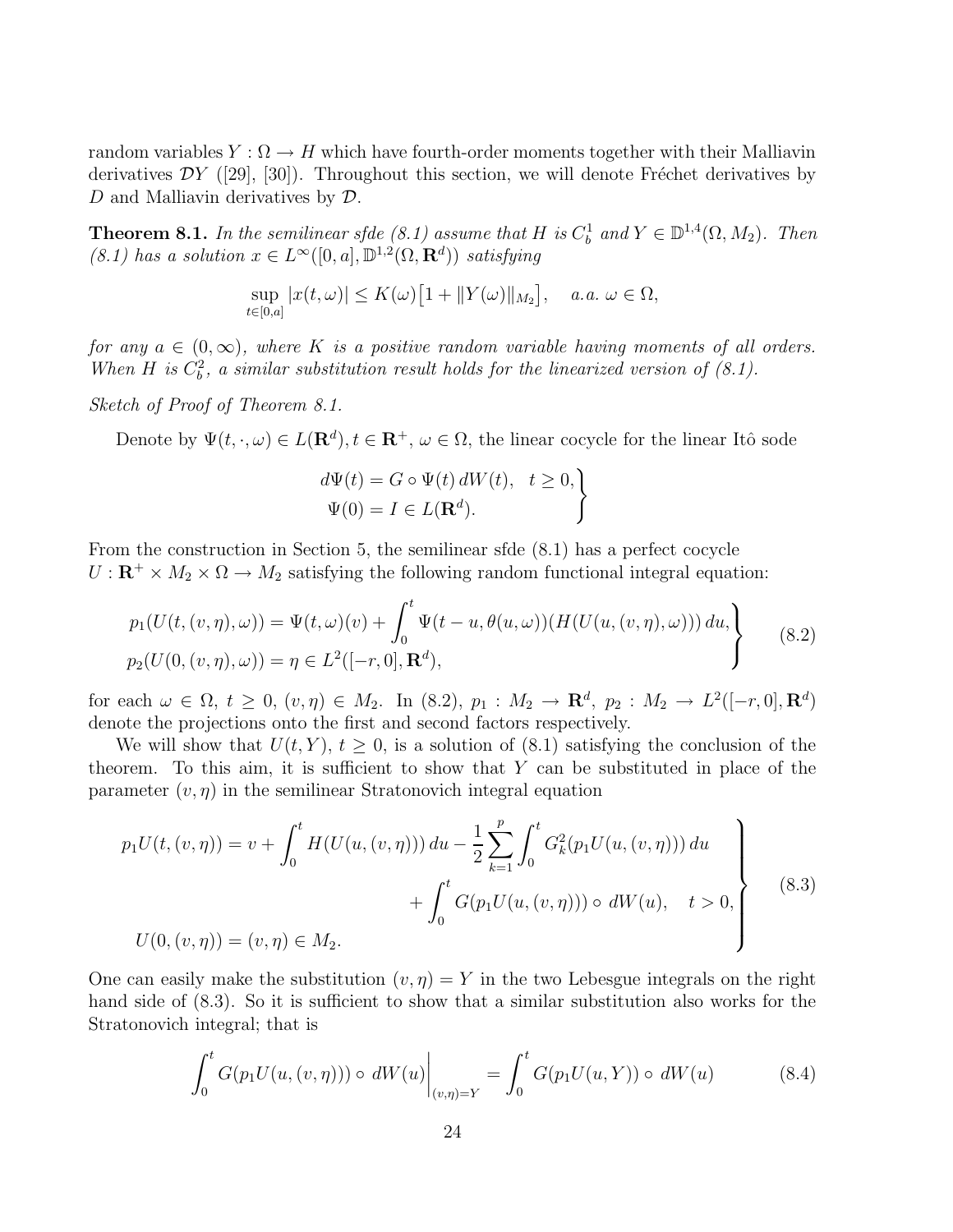a.s. for all  $t \geq 0$ . We will establish (8.4) in two steps: First, we show it holds if Y is replaced by its finite-dimensional projections  $Y_n$ :  $\Omega \to H_n$ ,  $n \geq 1$ , where  $H_n$  is the linear subspace spanned by  $\{e_i: 1 \leq i \leq n\}$  from a complete orthonormal basis  $\{e_j\}_{j=1}^{\infty}$  of  $M_2$ ; secondly, we pass to the limit as n goes to  $\infty$  (in (8.5) below). Denote  $g(t,(v,\eta)) := G(p_1U(t,(v,\eta))), t \geq 0$  $0, (v, \eta) \in H_n$ . Using martingale estimates for  $p_1U(t,(v, \eta))$  it is easy to see that g satisfies all requirements of Theorem 5.3.4 in [29]. Therefore,

$$
\int_0^t G(p_1 U(u, (v, \eta))) \circ dW(u) \bigg|_{(v, \eta) = Y_n} = \int_0^t G(p_1 U(u, Y_n)) \circ dW(u) \tag{8.5}
$$

a.s. for all  $n \geq 1$  and  $t \geq 0$ . The next step is to establish the a.s. limit

$$
\lim_{n \to \infty} \int_0^t G(p_1 U(s, Y_n)) \circ dW(s) = \int_0^t G(p_1 U(s, Y)) \circ dW(s), \ t \ge 0. \tag{8.6}
$$

Set  $f(s) := G(p_1U(s, Y)), f_n(s) := G(p_1U(s, Y_n)), s \ge 0, n \ge 1$ . To prove (8.6), we will show first that f and  $f_n$  are sufficiently regular to allow for the following representations of the Stratonovich integrals in terms of Skorohod integrals:

$$
\int_0^t f(s) \circ dW(s) = \int_0^t f(s) dW(s) + \frac{1}{2} \int_0^t \nabla f(s) ds \tag{8.7}
$$

and

$$
\int_0^t f_n(s) \circ dW(s) = \int_0^t f_n(s) dW(s) + \frac{1}{2} \int_0^t \nabla f_n(s) ds,
$$
\n(8.8)

where

$$
\nabla f(s) := (\mathcal{D}^+ f)(s) + (\mathcal{D}^- f)(s), \ (\mathcal{D}^+ f)(s) := \lim_{t \to s+} \mathcal{D}_s f(t), \ (\mathcal{D}^- f)(s) := \lim_{t \to s-} \mathcal{D}_s f(t), \tag{8.9}
$$

for any  $s \geq 0$ . In view of the expression

$$
\mathcal{D}_s f(t) = G p_1 \mathcal{D}_s U(t, Y) + G p_1 D U(t, Y) \mathcal{D}_s Y, \quad s, t \ge 0,
$$
\n(8.10)

the integrability estimates (8.11) below, and the fact that  $Y \in \mathbb{D}^{1,4}(\Omega, M_2)$ , it can be shown that

$$
\int_0^a \int_0^a E|\mathcal{D}_s f(t)|^2 dt ds < \infty.
$$

This implies that  $f \in \mathbb{L}^{1,2}$ , and so the Stratonovich integral in (8.7) is well-defined. Similarly for  $f_n \in \mathbb{L}^{1,2}$ ,  $n \geq 1$ . The following integrability estimates on the cocycle U of the semilinear sfde are obtained using the integral equation  $(8.2)$  and a Gronwall-type lemma in  $(28)$ ,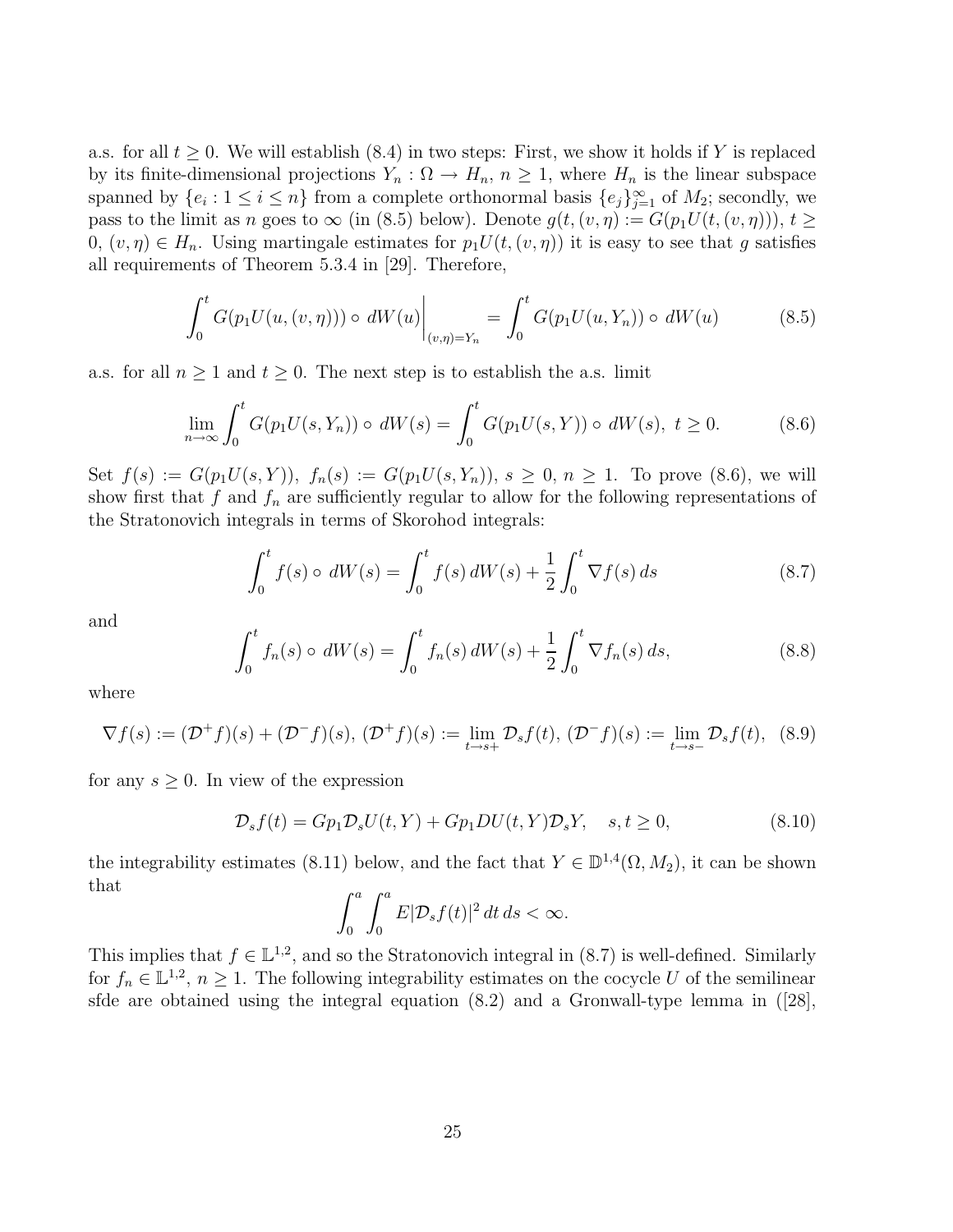Lemma 2.1; cf proofs of Theorems 2.2, 2.3):

$$
E \sup_{\substack{0 \le t \le a \\ (v,\eta) \in M_2}} \frac{|U(t,(v,\eta),\cdot)|^{2p}}{(1+\|(v,\eta)\|_{M_2}^{2p})} < \infty, \quad E \sup_{\substack{0 \le t \le a \\ (v,\eta) \in M_2}} \|DU(t,x,\cdot)\|^{2p} < \infty,
$$
  

$$
E \sup_{\substack{0 \le t \le a \\ (v,\eta) \in M_2}} \|D^2 U(t,(v,\eta),\cdot)\|^{2p} < \infty, \quad E \left[ \sup_{s,u \le t \le a} \|\mathcal{D}_s \Psi(t-u,\theta(u,\cdot))\|_{L(\mathbf{R}^d)}^{2p} \right] < \infty,
$$
  

$$
E \left[ \sup_{\substack{0 \le t \le a \\ 0 \le t \le a \\ (v,\eta) \in H}} \frac{|\mathcal{D}U(t,(v,\eta),\cdot)|_{M_2}^{2p}}{(1+\|(v,\eta)\|_{M_2}^{2p})} \right] < \infty,
$$
\n
$$
(8.11)
$$

for any  $0 < a < \infty$  and  $p \geq 1$ .

Using the estimates (8.11) again, together with (8.10) and the integral equation (8.2), a lengthy computation shows that

$$
\lim_{l \to \infty} \int_0^a \sup_{s < t \le s + (1/l)} E(|\mathcal{D}_s f(t) - (\mathcal{D}^+ f)(s)|) ds = 0 \tag{8.12}
$$

and

$$
\lim_{l \to \infty} \int_0^a \sup_{0 \vee [s - (1/l)] \le t < s} E(|\mathcal{D}_s f(t) - (\mathcal{D}^- f)(s)|) \, ds = 0 \tag{8.13}
$$

Similar statements also hold for each  $f_n$ ,  $n \geq 1$ . This justifies (8.7) and (8.8).

To complete the proof of (8.6), we take limits as  $n \to \infty$  in (8.8) and note that

$$
\lim_{n \to \infty} \int_0^a \int_0^a E|\mathcal{D}_s f_n(t) - \mathcal{D}_s f(t)|^2 dt ds = 0
$$
\n(8.14)

and

$$
\lim_{n \to \infty} \int_0^a \nabla f_n(s) \, ds = \int_0^a \nabla f(s) \, ds. \tag{8.15}
$$

Relations (8.14) and (8.15) follow from (8.10), the fact that  $Y \in \mathbb{D}^{1,4}(\Omega, M_2)$ , the estimates (8.11) and the dominated convergence theorem. This completes the proof of the substitution formula (8.4).  $\Box$ 

In the second part of this section, we describe a similar substitution formula for the semilinear see of Section 6.

#### Anticipating semilinear see's:

Here we adopt the setting and hypotheses of Section 6. Specifically, we consider the following Stratonovich version of the see (6.1):

$$
du(t,x) = -Au(t,x) dt + F(u(t,x)) dt - \frac{1}{2} \sum_{k=1}^{\infty} B_k^2 u(t,x) dt + Bu(t,x) \circ dW(t), \ t > 0,
$$
  

$$
u(0,x) = x \in H.
$$
 (8.16)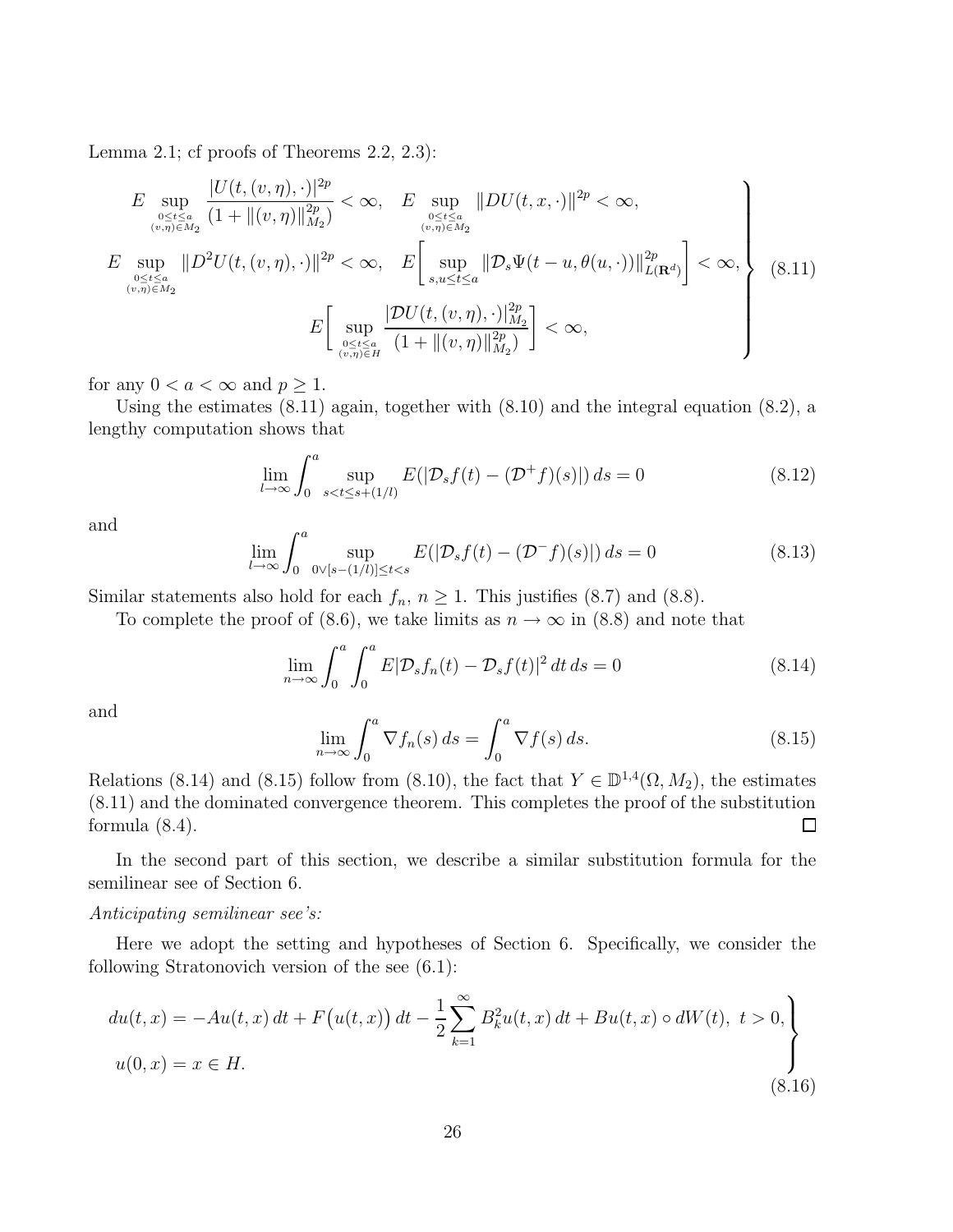The following result is obtained using similar techniques to those used in the proof of Theorem 8.1:

**Theorem 8.2.** Assume that the see  $(8.16)$  satisfies all the conditions of Section 6. Let  $Y \in \mathbb{D}^{1,4}(\Omega, H)$  be a random variable, and  $U : \mathbf{R}^+ \times H \times \Omega \to H$  be the  $C^1$  cocycle generated by all mild solutions of the Stratonovich see (8.16). Then  $U(t, Y)$ ,  $t \geq 0$ , is a mild solution of the (anticipating) Stratonovich see

$$
dU(t,Y) = -AU(t,Y) dt + F(U(t,Y)) dt - \frac{1}{2} \sum_{k=1}^{\infty} B_k^2 U(t,Y) dt + BU(t,Y) \circ dW(t), t > 0,
$$
  

$$
U(0,Y) = Y.
$$
 (8.17)

In particular, if  $Y \in \mathbb{D}^{1,4}(\Omega, H)$  is a stationary point of the see (8.16), then  $U(t, Y) =$  $Y(\theta(t)), t \geq 0$ , is a stationary solution of the (anticipating) Stratonovich see

$$
dY(\theta(t)) = -AY(\theta(t)) dt + F(Y(\theta(t))) dt - \frac{1}{2} \sum_{k=1}^{\infty} B_k^2 Y(\theta(t)) dt + BY(\theta(t)) \circ dW(t), t > 0,
$$
  
\n
$$
Y(\theta(0)) = Y.
$$
\n(8.18)

Details of the proof of the above result are given in [28].

### References

- [1] Arnold, L., and Imkeller, P., Stratonovich calculus with spatial parameters and anticipative problems in multiplicative ergodic theory, Stochastic Processes and their Applications, Vol. 62 (1996), 19–54.
- [2] Brzezniak, Z. and Flandoli, F., Regularity of solutions and random evolution operator for stochastic parabolic equations Stochastic partial differential equations and applications (Trento, 1990), Pitman Res. Notes Math. Ser. vol, 268, Longman Sci. Tech., Harlow, (1992), 54-71.
- [3] Bensoussan, A., and Flandoli, F., Stochastic inertial manifold, Stochastics Stochastics Rep., vol. 53 (1995), 1–2, 13–39
- [4] Duan, J., Lu, K. and Schmalfuss, B., Invariant manifolds for stochastic partial differential equations, Annals of Probability, 31(2003), 2109-2135.
- [5] Duan, J., Lu, K. and Schmalfuss, B., Stable and unstable manifolds for stochastic partial differential equations, J. Dynamics and Diff. Eqns, 2004, Vol. 16, No. 4, 949-972.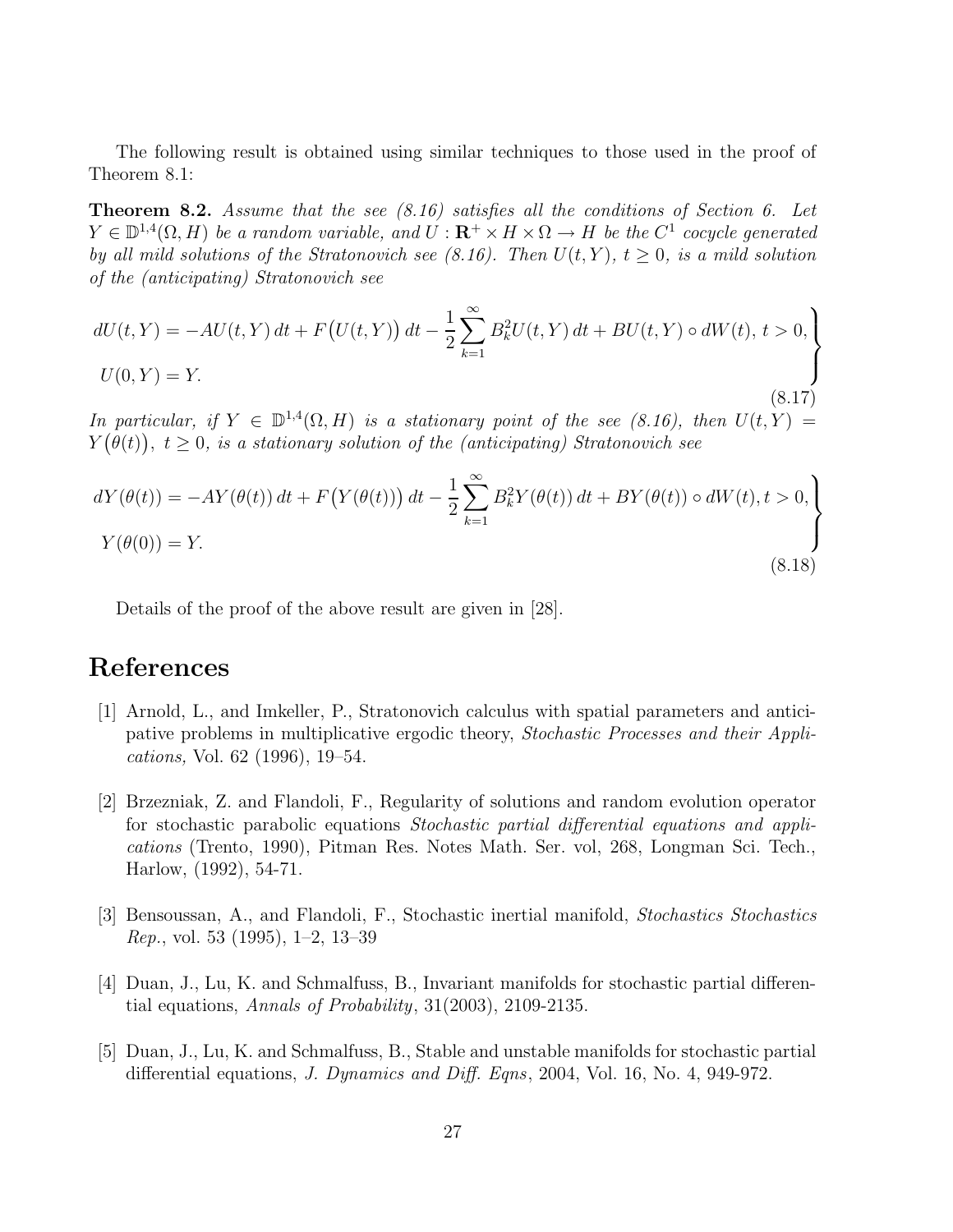- [6] Da Prato, G., and Zabczyk, J., Stochastic Equations in Infinite Dimensions, Cambridge University Press (1992).
- [7] Da Prato, G., and Zabczyk, J., Ergodicity for Infinite Dimensional Systems, Cambridge University Press (1996).
- [8] Flandoli, F., Regularity theory and stochastic flows for parabolic SPDE's, Stochastics Monographs, 9, Gordon and Breach Science Publishers, Yverdon, 1995.
- [9] Flandoli, F., Stochastic flows for nonlinear second-order parabolic SPDE, Ann. Probab. 24 (1996), no. 2, 547–558.
- [10] Flandoli, F. and Schaumlöffel, K.-U., Stochastic parabolic equations in bounded domains: Random evolution operator and Lyapunov exponents, Stochastics and Stochastic Reports, 29, 4 (1990), 461–485.
- [11] Flandoli, F., and Schaumlöffel, K.-U., A multiplicative ergodic theorem with applications to a first order stochastic hyperbolic equation in a bounded domain, Stochastics and Stochastics Reports, 34 (1991), no. 3-4, 241–255.
- [12] Grorud, A., Nualart, D., and Sanz-Solé, M., Hilbert-valued anticipating stochastic differential equations, Annales de l'institut Henri Poincaré (B) Probabilités et Statistiques, 30 no. 1 (1994), 133-161.
- [13] Hale, J. K., Theory of Functional Differential Equations, Springer-Verlag, New York-Heidelberg-Berlin (1977).
- [14] Hairer, M., and Mattingly, J. C., Ergodicity of the 2D Navier-Stokes equations with degenerate stochastic forcing,  $Ann. of Math. (2) 164 (2006)$ , no. 3, 993-1032.
- [15] Ikeda, N., and Watanabe, S., Stochastic Differential Equations and Diffusion Processes, Second Edition, North-Holland-Kodansha (1989).
- [16] Kunita, H., Stochastic Flows and Stochastic Differential Equations , Cambridge University Press, Cambridge, New York, Melbourne, Sydney (1990).
- [17] Mohammed, S.-E.A., Stochastic Functional Differential Equations, Research Notes in Mathematics, no. 99, Pitman Advanced Publishing Program, Boston-London-Melbourne (1984).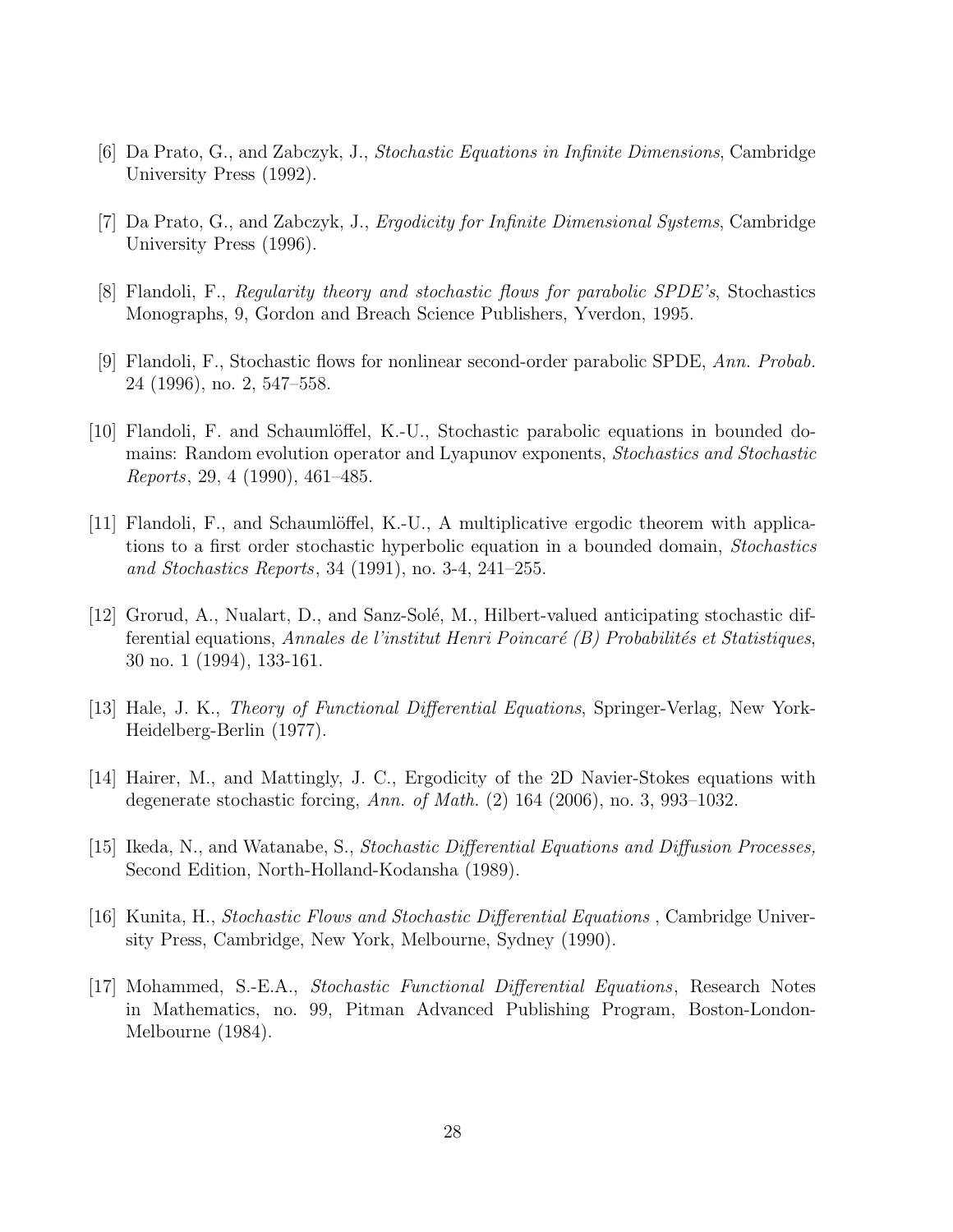- [18] Mohammed, S.-E. A., Non-Linear Flows for Linear Stochastic Delay Equations, Stochas*tics*, Vol. 17  $\#3$ , (1987), 207–212.
- [19] Mohammed, S.-E. A., The Lyapunov spectrum and stable manifolds for stochastic linear delay equations, Stochastics and Stochastic Reports, Vol. 29 (1990), 89-131.
- [20] Mohammed, S.-E.A., Stochastic Differential Systems with Memory: Theory, Examples and Applications. In: Proceedings of The Sixth Workshop on Stochastic Analysis, Geilo, Norway, July 29–August 4, 1996, Stochastic Analysis and Related Topics VI. The Geilo Workshop, 1996, ed. L. Decreusefond, Jon Gjerde, B. Oksendal, A.S. Ustunel, Progress in Probability, Birkhäuser  $(1998)$ , 1–77.
- [21] Mohammed, S.-E. A., and Scheutzow, M. K. R., The stable manifold theorem for stochastic differential equations, The Annals of Probability, Vol. 27, No. 2, (1999), 615– 652.
- [22] Mohammed, S.-E. A., and Scheutzow, M. K. R., The Stable Manifold Theorem for Nonlinear Stochastic Systems with Memory, Part I: Existence of the Semiflow, Journal of Functional Analysis, 205, (2003), 271–305. Part II: The Local Stable Manifold Theorem, Journal of Functional Analysis, 206, (2004), 253–306.
- [23] Mohammed, S.-E.A. and Scheutzow, M.K.R., Lyapunov exponents and stationary solutions for affine stochastic delay equations, Stochastics and Stochastic Reports, 29, no. 2, 259–283, (1990)
- [24] Mohammed, S.-E.A. and Scheutzow, M.K.R., Lyapunov exponents of linear stochastic functional differential equations driven by semimartingales, Part I: The multiplicative ergodic theory, Ann. Inst. Henri Poincaré, Probabilités et Statistiques,  $32$ , (1996), 69– 105.
- [25] Mohammed, S.-E.A. and Scheutzow, M.K.R., Lyapunov exponents of linear stochastic functional differential equations driven by semimartingales, Part II: Examples and case studies, Ann. of Prob., 6, no. 3, 1210–1240, (1997)
- [26] Mohammed, S.-E.A., Scheutzow, M.K.R. and Weizsäcker, H.v., Hyperbolic state space decomposition for a linear stochastic delay equation", SIAM Journal on Control and Optimization, 24–3, (1986), 543–551.
- [27] Mohammed, S.-E. A., Zhang, T. S. and Zhao, H. Z., The stable manifold theorem for semilinear stochastic evolution equations and stochastic partial differential equations, Part 1: The Stochastic semiflow, Part 2: Existence of stable and unstable manifolds, pp. 98, Memoirs of the American Mathematical Society (to appear).